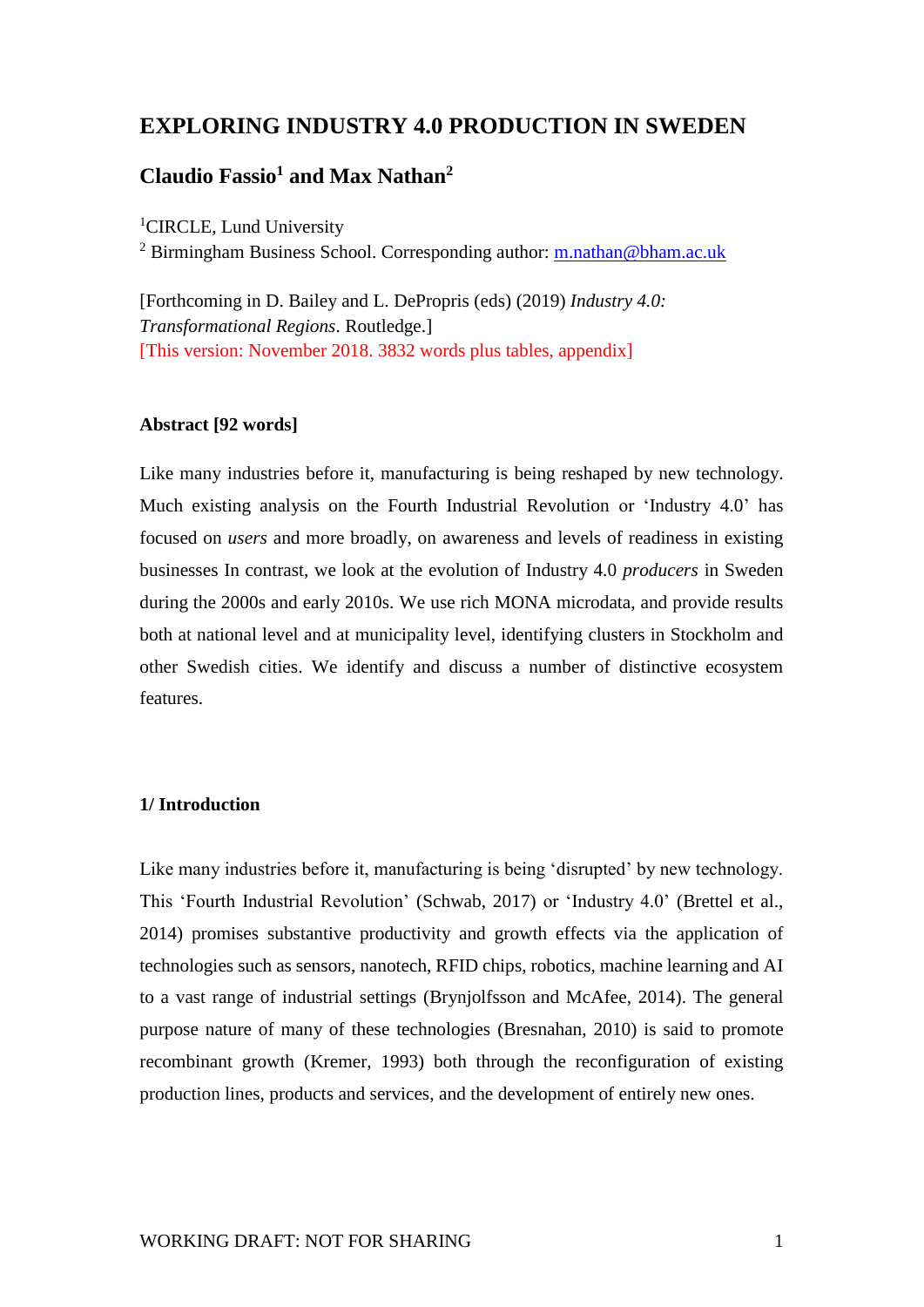Much of the existing analysis on the Fourth Industrial Revolution and the implications for the so called new manufacturing model called Industry 4.0 has focused on *users* and more broadly, on industry awareness and levels of readiness in existing businesses (Brettel et al., 2014; Lee et al., 2014; Lee et al., 2015; Schwab, 2017). In contrast, in this chapter we look at the evolution of Industry 4.0 *producers*, specifically science and technology companies in Sweden during the 2000s and early 2010s. We use rich microdata from the Swedish MONA dataset to do this, and provide results both at national level and at municipality level, identifying clusters in Stockholm and other Swedish cities.

Sweden is a particularly interesting country to study in relation to what Swedish policy makers call *smart manufacturing*. Its industrial heritage – in particular, its historic strengths in electrical engineering and mobile communications – means that hardware firms can potentially draw on a rich 'ecosystem' of high-value manufacturing knowledge, suppliers and collaborators, and a thick labour market of skilled and experienced workers (Brown and Mason, 2014; Spigel, 2017). Unlike Germany, which combines large conglomerates with the 'Mittelstand' of small and medium-size firms, Sweden's industrial economy remains dominated by large MNEs, plus a cadre of specialist ICT consulting companies (Gens et al., 2015; Giertz, 2015a). Furthermore, in the early 2000s Ericsson shed around 50% of its workforce: many laid-off workers have either started their own businesses, or moved into consultancy roles, diffusing technical know-how further through the economy (Chaminade et al., 2010). Relatedly, Stockholm has become one of Europe's leading technology hubs, with both thousands of young tech companies and some global players such as Skype, Spotify, Mojang and Klarna (Semuels, 2017).

Furthermore, Sweden has a tradition of hands-on industrial policy: national and local policymakers are actively trying to encourage the adoption of new technology across a range of sectors and firm types and a shift towards smart manufacturing. Much of this has been in response to the so-called 'Swedish Paradox' – high levels of R&D spending but low productivity (Bitard et al., 2008; Kander and Ejermo, 2009 ), which, it was argued, may be partly explained in Schumpetarian terms by a lack of new entrants who bring new ideas to the market (Aghion et al., 2009).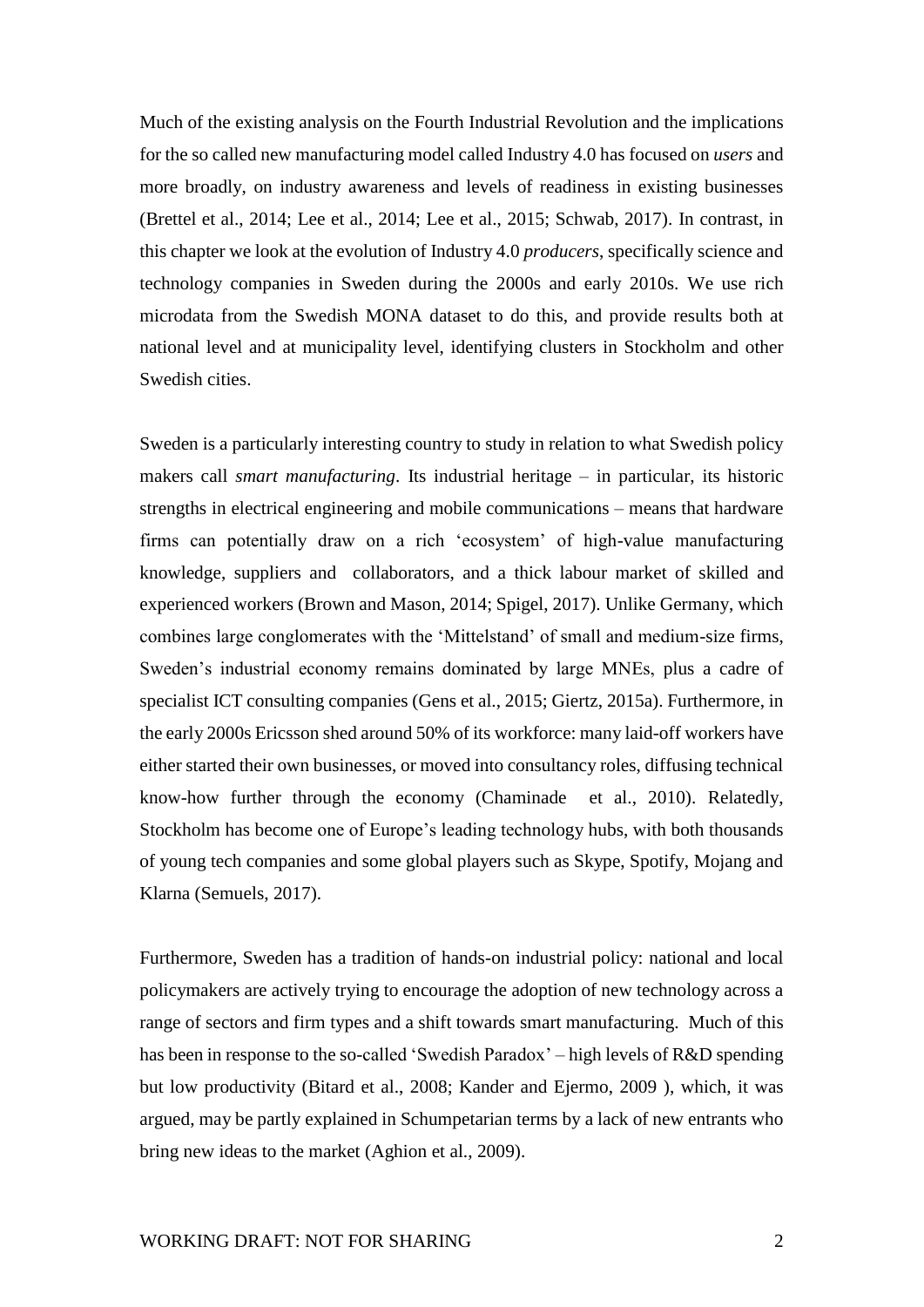The chapter is organised as follows. Section 2 sets out some key concepts and the country context. Section 3 describes our methodology. Section 4 discusses results. Section 5 gives brief conclusions.

#### **2 / Framework**

#### 2.1 / Defining Industry 4.0

'Industry 4.0', the 'Industrial Internet' and the 'Fourth Industrial Revolution' (FIR) are fuzzy terms with no standardised definitions (Giertz, 2015a; Gens et al., 2015). Its components can usefully be seen as a 'technology-product-industry space': that is, an evolving set of technologies, product/service applications and industry specifics.

Commonly cited FIR *technologies* include sensors and radio chips, AI; machine learning; 3D printing, nanotech and cloud computers. Many of these have general purpose characteristics (Bresnahan, 2010; Perez, 2010) and can be applied to a vast range of *products and services* (Brynjolfsson and McAfee, 2014). These include some wholly new or 'recombinant' use cases (Kremer, 1993), such as new 'smart objects' of varying complexity (such as wearables or drones), as well as existing activities (such as automated production lines), computerised/digitised products (such as medical devices) and components (such as airbags). These new products typically require associated *software*, in apps and or other control systems. In any given industry, a range of *services* also builds on these, especially data and analytics around a product (servitisation), consultancy and training.

Almost all manufacturers could be *users* of these new technologies. We focus on the (smaller) set of *producers* – firms whose sole or principle output is a product/products in the FIR technology space, or a service/services derived from such product. In practice, these firms cover a number of industries typically considered as science and technology, but also advanced manufacturing, medicine / pharma, consumer electronics and specialised software / support.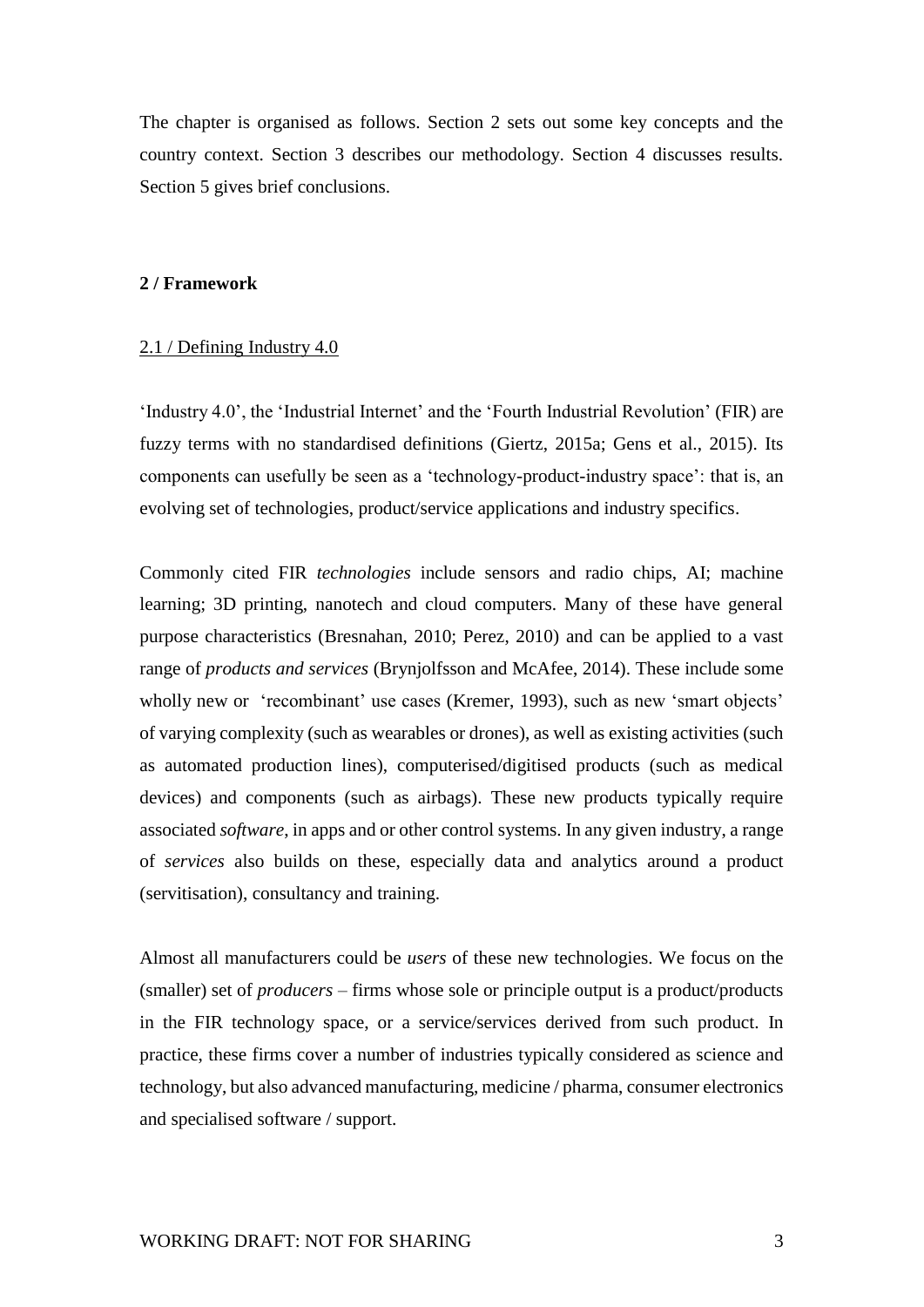#### 2.2 / From technologies to ecosystems

More broadly, and following Freeman (1991) and Perez (2010), we can place these components in a larger, dynamic 'technology system', that is, a set of multiple technologies and its linked network of producers, suppliers, distributors and users. Technology systems benefit from (potentially substantial) internal spillovers. Perez (2010) argues that as *'technologies interconnect and tend to appear in the neighbourhood of other innovations'* [*p187*], innovations in one part of the space tend to induce complementary (e.g. downstream) innovations in other parts. These spillovers are likely to exist in both technology space (e.g. recombinant use cases) and physical space (clusters of firms that interact and learn from each other).

Industry 4.0 producers are knowledge-intensive businesses in which symbolic and physical product and service creation is a central activity. As Mudambi (2008) points out, value creation is mostly created at the upstream and downstream ends of a production function: ICTs, in theory, allow ever finer levels of disaggregation and control. Nevertheless, while the costs of organising across long distances have fallen, the value of physical proximity for complex activity remains high, especially for building relationships, exchanging codified information and observing others (Glaeser, 2011). A number of studies have highlighted tools such as project-based organising (Grabher, 2002), virtual communities (Grabher and Ibert, 2014) and online tools (Bathelt, 2005) to mimic face to face. In general, technology companies *both* make extensive use of these distance-based tools *and* tightly cluster into urban space (Nathan and Vandore, 2014; Martins, 2015).

How these local and non-local organising dynamics work in the Swedish case is an empirical question. In practice, we can observe co-location straightforwardly through structured data; firm-firm linkages and relationships are less easy to see.

## 2.3 / The Swedish context

Sweden has a deep history of involvement in information and communication technology production, especially electronic engineering, as well as closely related fields in advanced manufacturing (Giertz et al (2015a, 2015b), from which this account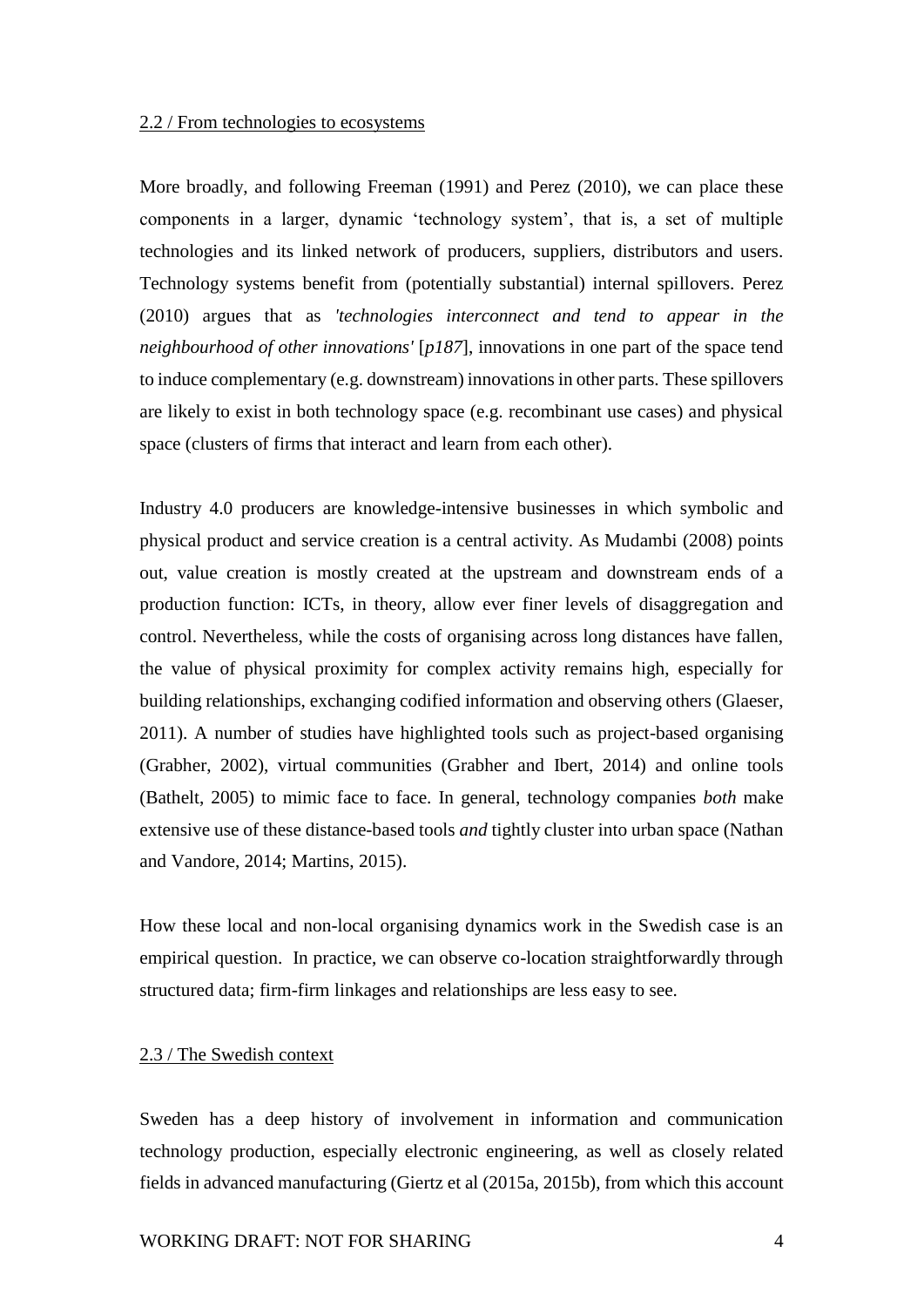draws heavily). Sweden industrialised late compared to European rivals, but then developed very rapidly, particularly in telecoms: by 1855, for example, there were 5,000 telephone sets in Stockholm, the highest in the world at that time.

In the first half of the twentieth century, Sweden's ICT and manufacturing industries developed through a corporatist national policy framework, with private companies and the state co-creating key technologies and infrastructure, acting as developer and lead customer respectively. Some of these industrial policy bets worked out better than others: the Swedish personal computer industry faded away in the 1980s, for example, but the mobile communications industry did better. By 1969 a common Nordic mobile system had been developed; by 1985 Nordic Mobile Telephony (NMT) was the world's largest mobile network. The pan-European GSM standards group was formed in 1982, with Swedish companies heavily involved in developing the standard for its eventual launch in 1991: it subsequently became a global benchmark for telecoms, helping establish Ericsson as a global ICT player.

The corporatist policy framework, already under political attack in the 1970s and 1980s, was rolled back substantively during the 1990s after a fiscal crisis, when a number of pro-competition and pro-entrepreneurship policies were also introduced. In 1995 Sweden joined the European Community and deregulated energy, telecoms, postal services and the media, further altering its nationalised / corporatist economic development model.

The early 2000s saw Ericsson, the country's largest ICT firm, enter a period of crisis, driven by the dotcom crash and strategic miscalculations in 3G technology. By 2004 it had shrunk around half its workforce, with large job losses in Sweden. These companylevel shifts had important knock-on effects in the country. Many laid-off engineers moved into hardware engineering, finance or banking, triggering a wave of entrepreneurship across ICT, especially software and the Internet.

In parallel, public policymakers in Sweden introduced a number of measures to support new firm formation in technology and other sectors. A policy consensus gradually grew on the need to raise levels of entrepreneurship in the country, especially in high-value activity. A number of subsequent reforms in the 1990s and 2000s – to tax and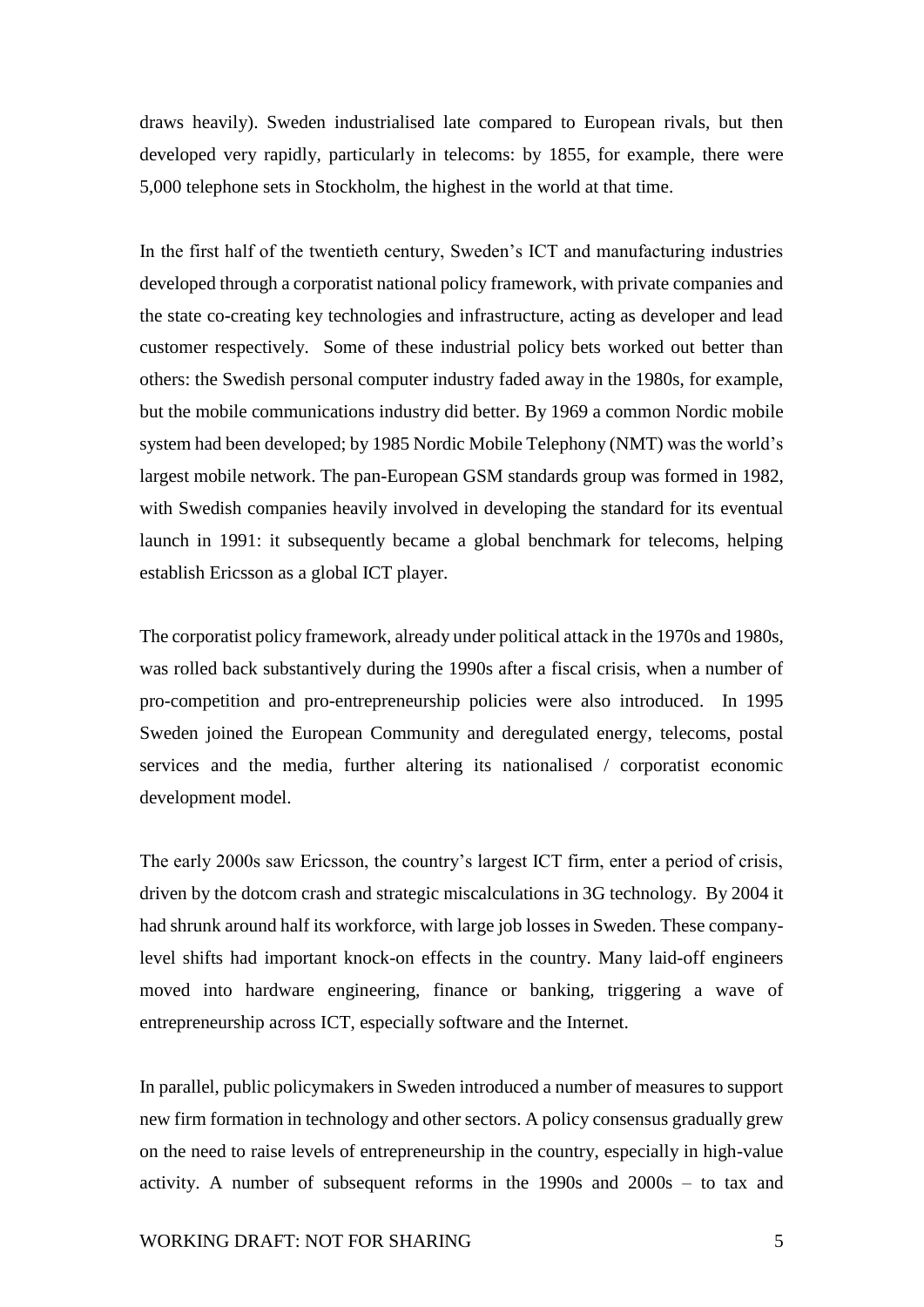competition policy, for example – appear to have helped develop the country's entrepreneurship culture (Semuels, 2017). A national programme also provided subsidised PCs to households, with employers sharing costs; this widely diffused computers into society, including to households that otherwise would have been unable to afford them. Vinnova, the national innovation systems agency, was founded in 2001, as part of a major reorganisation of national economic development institutions. It takes a major interest in Industry 4.0, aiming to connect traditional industries to new digital processes, and tools, especially in export industries.

#### **3/ Methodology**

Our quantitative analysis uses microdata from the Statistics Sweden MONA database for the years 2007-2012 inclusive. We build industry and municipality-level panels from firm and worker-level microdata. The industry-level panel consists of 3,583 4 digit industry\*year observations for 2007-2012. The municipality-level panel consists of 1,752 area\*year observations for the same time period. Further details of the build are available on request.

To identify the set of tech firms that are Industry 4.0 producers, we start with a set of 'science and tech' industries drawn from an international benchmarking exercise conducted by the UK Office of National Statistics (Harris, 2015) and defined using 5 digit SICs. Drawing on the framework above, we refine this to proxy 'Industry 4.0' producer sectors, dropping a number of content activities (publishing, media, music, advertising) and science /health activities (life sciences, health) except where SIC descriptors directly pertain to R&D and/or manufacturing. We then crosswalk this to 4-digit SICs, which is identical to the NACE Rev 2 /SNI07 codes used in Sweden and other EU states.

We also select a set of STEM occupations from NESTA (Bakhshi et al., 2015), crosswalking these from UK SOC2010 occupation codes to SOC2008, then to the international ISCO08 and ISCO88 standards. The latter is identical to the SSYK-96 codes used in the Swedish data. Final lists of industries and occupations are given in the appendix, in Tables A1 and A2 respectively.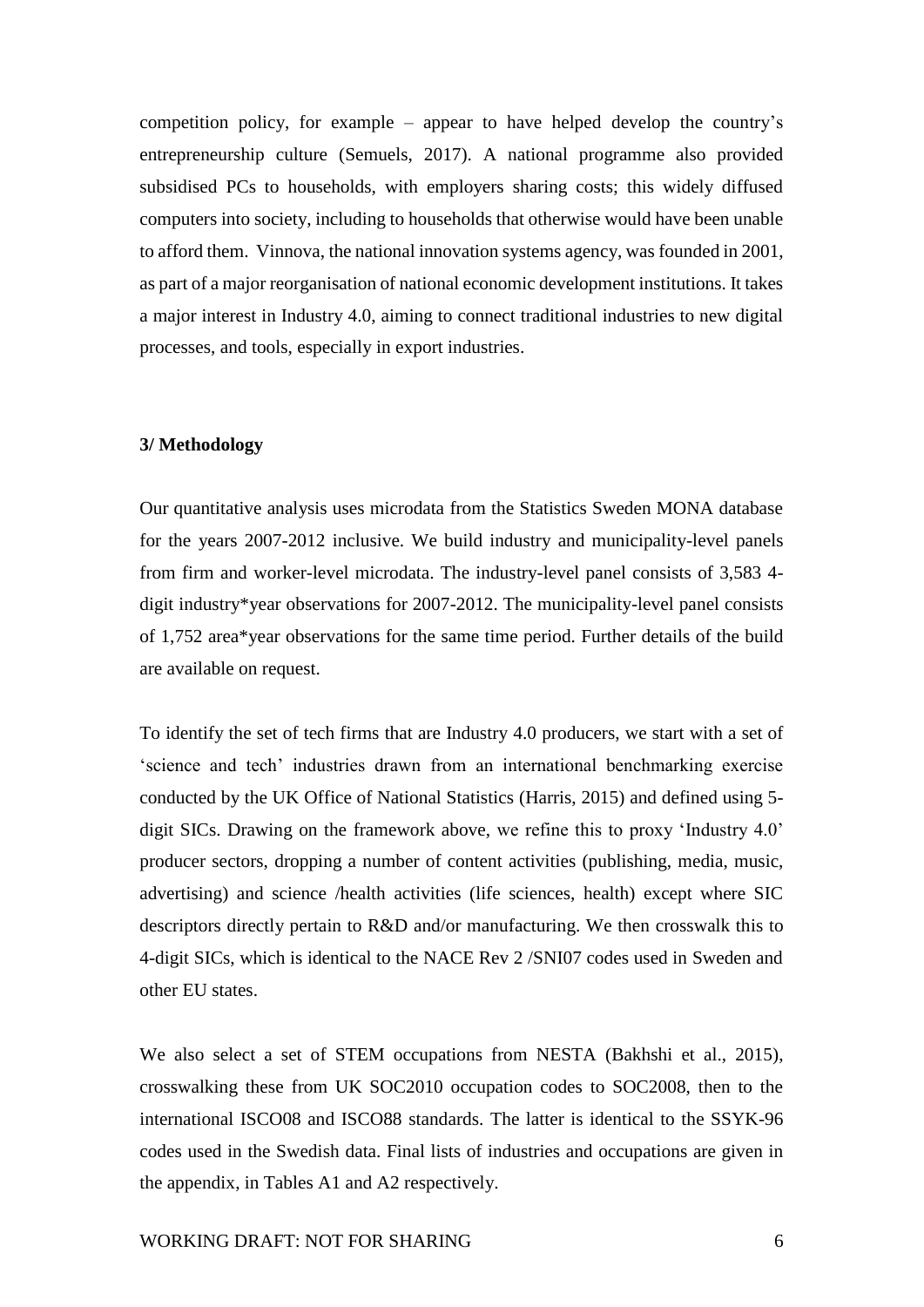## **4/ Results**

Table 1 compares mean characteristics for the set of Industry 4.0 producing industries against the rest of the economy, pooled across 2007-2012. The right hand column gives the result of a two-tailed T-test on means. We compare across a range of key characteristics in Panels 1 and 2.

| <b>Variable</b>                                      | <b>I4.0</b> | <b>Rest</b> | Different? |
|------------------------------------------------------|-------------|-------------|------------|
| Total firms 5 years old or less                      | 273.221     | 420.884     | Y          |
| Total large firms                                    | 2.161       | 1.628       | Y          |
| <b>Total SMEs</b>                                    | 882.073     | 1,582.661   | Y          |
| Total value added (mSEK)                             | 3,579.333   | 3,211.102   | N          |
| Total net turnover (mSEK)                            | 13,017.630  | 11,681.930  | N          |
| Total exports value (mSEK)                           | 4,181.818   | 1,694.266   | Y          |
| Total patents weighted by applicants                 | 13.830      | 3.012       | Y          |
| Total employment                                     | 4,395.439   | 4,209.906   | N          |
| Number of tertiary educated employees<br>$\leq$ 3yrs | 826.717     | 636.933     | Y          |
| Number of tertiary educated employees<br>$>$ 3yrs    | 1,396.159   | 783.519     | Y          |
| <b>Total STEM workers</b>                            | 954.285     | 250.847     | Y          |
| Average science workforce intensity                  | 0.013       | 0.010       | Y          |
| Average engineering workforce intensity              | 0.015       | 0.006       | Y          |
| Average tech workforce intensity                     | 0.037       | 0.013       | Y          |
| Average stem workforce intensity                     | 0.065       | 0.029       | Y          |

Source: Statistics Sweden.

Notes: graduates are those with 3 years or less tertiary education; + postgrads adds in those with more than 3 years tertiary education; STEM occupations defined from NESTA (2015); Intensity = share of workers in science / engineering / tech / stem occupations, compared to all workers in these industries; Tech industries defined using Harris (2015); Turnover, value, added, exports value given in mSEK; Patents weighted by applicants. Difference = two-tailed t-test, 5% significance or better.

We can see that in almost all key characteristics, including workforce mix, these industries differ from the rest-of-industry average. Notably, while these industries produce substantively more patents than the rest of Sweden (and cover over 75% of all Swedish patenting, see Table 2), and generate substantively higher exports, overall value added and turnover are not significantly different from other Swedish industries. This provides some support to the notion of the Swedish Paradox. We can also see that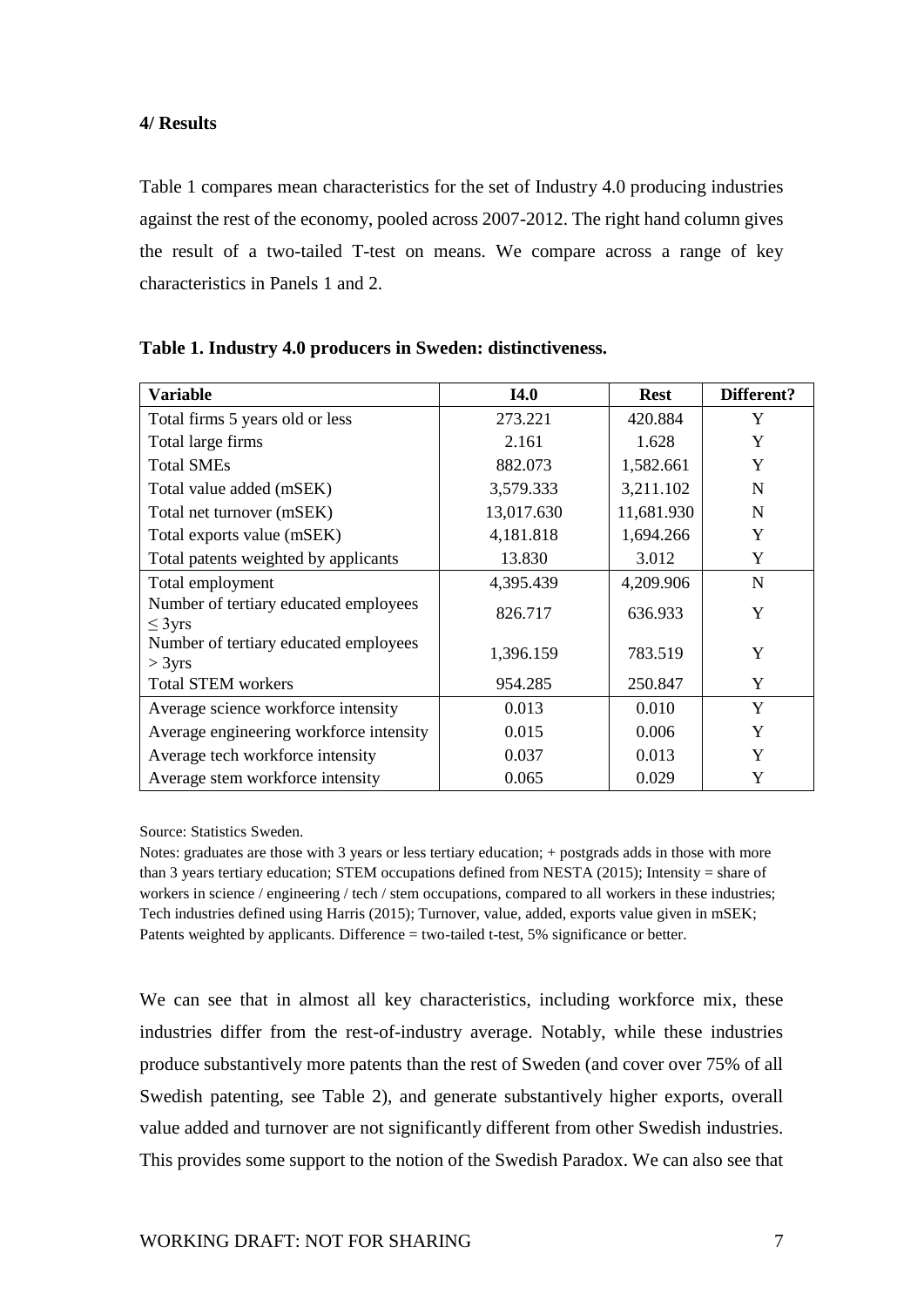compared to non tech-industries, 'sci-tech' and Industry 4.0 production has significantly more large firms, fewer start-ups and fewer small and medium-size enterprises (SMEs).

Importantly, in Panel 3 we compare on the basis of STEM workforce 'intensity' and its component parts. This last borrows the concept of 'creative intensity' widely used in creative economy analysis (Bakshi et al, 2015). This defines a set of 'creative occupations' and then looks at how 'intensively' these are used across different industries. For a given industry *i*, creative intensity is defined as the share of workers in creative occupations in industry *i* out of all workers in *i.* Here, we substitute creative occupations for scientists, engineers, tech workers and the aggregate set of STEM workers. Again, we can see that Swedish Industry 4.0 producers are distinctive from the rest of Swedish firms in their use of scientists, engineers and technical staff.

Table 2 shows the main characteristics of the Industry 4.0 production sectors – and covers the period 2007-2012 inclusive.

The top panel looks at workforce characteristics, the middle and bottom panels cover firm characteristics. For each panel, we show totals by year, percentage change over the period, and these sectors' share of activity across all workers / all firms, accordingly. We can see that in 2012, these sectors employed around 18% of all workers (top panel). Skilled workers make up a disproportionate share of this (these industries employ 21.6% of all graduates, and just under 30% of all workers with postgraduate qualifications). Not surprisingly, over 2/3 of the country's workers in STEM jobs are employed in these sectors. While these industries' overall workforce share has fallen slightly between 2007 and 2012, shares of skilled and STEM workers have risen, often substantially.

Industry 4.0 production comprises just under 10% of all firms in Sweden (middle panel). This set of industries has grown by 17% since 2007 and its composition has changed, with a big rise in SMEs and startups but a fall in large firms (those with over 250 staff). Nevertheless, the sector still contributes over a fifth of all large firms in Sweden. In terms of broader economic performance (bottom panel), turnover, value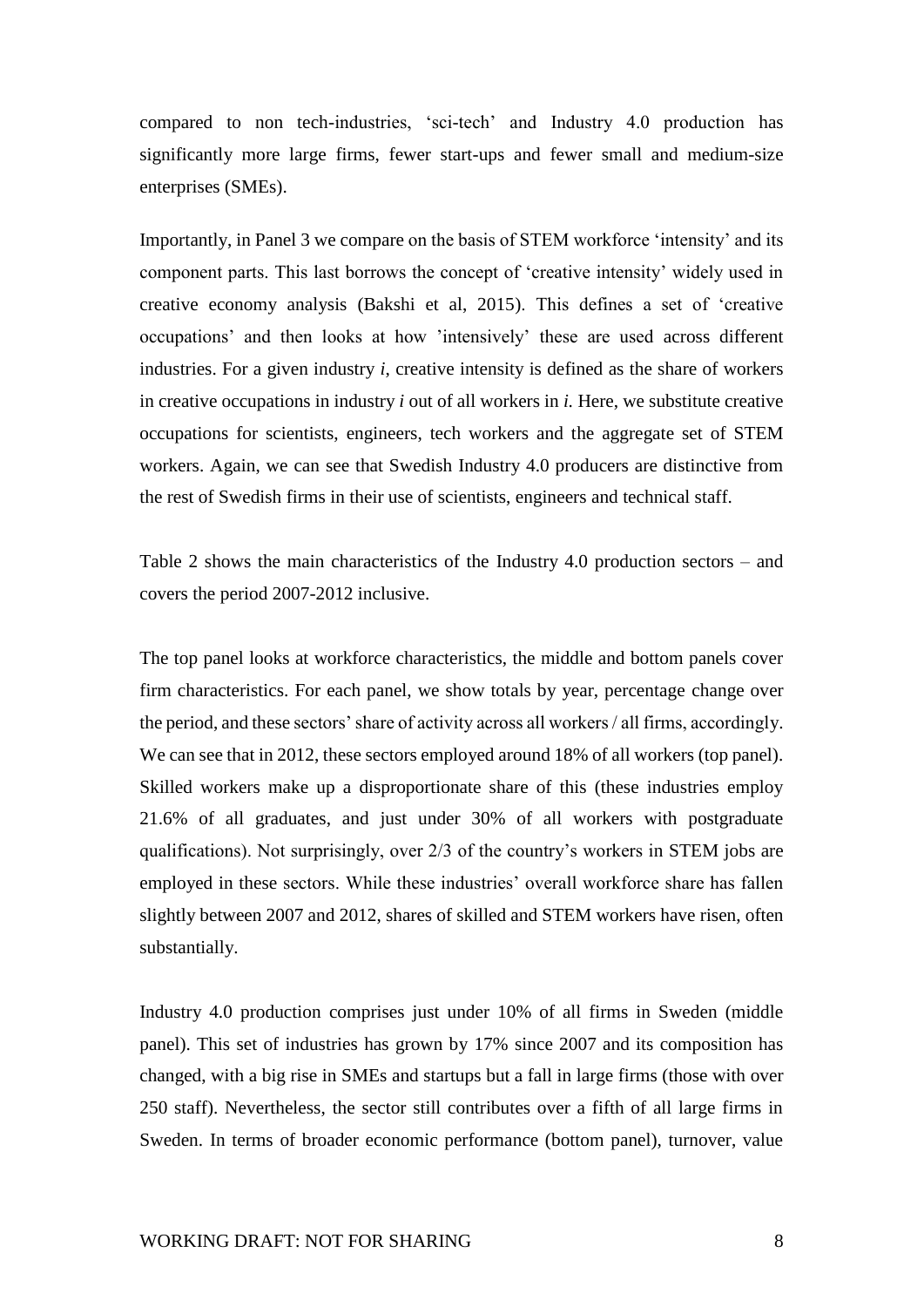added and exports are all on an upward trend – but strikingly, patenting, a key innovation measure, has fallen since 2007.

|                  | <b>Workers</b>  | <b>Graduates</b> | + Postgrads    | <b>STEM</b> workers |
|------------------|-----------------|------------------|----------------|---------------------|
| 2007             | 464,683         | 85,516           | 135,288        | 90,503              |
| 2008             | 476,401         | 86,365           | 141,980        | 97,519              |
| 2009             | 455,653         | 84,132           | 143,814        | 99,395              |
| 2010             | 445,812         | 85,646           | 147,129        | 100,925             |
| 2011             | 459,503         | 88,853           | 153,370        | 104,161             |
| 2012             | 462,679         | 89,493           | 156,603        | 107,742             |
| % change 2007-12 | $-0.43%$        | 4.65%            | 15.76%         | 19.05%              |
| % all, 2012      | 17.73%          | 21.62%           | 29.97%         | 67.02%              |
|                  | Firms           | <b>Start-ups</b> | <b>SMEs</b>    | Large firms         |
| 2007             | 87,425          | 27,923           | 86,726         | 238                 |
| 2008             | 90,552          | 28,274           | 89,483         | 237                 |
| 2009             | 92,683          | 28,439           | 91,395         | 225                 |
| 2010             | 87,493          | 27,415           | 85,912         | 221                 |
| 2011             | 101,718         | 30,102           | 100,265        | 218                 |
| 2012             | 102,606         | 29,703           | 101,043        | 220                 |
| % change 2007-12 | 17.36%          | 6.37%            | 16.51%         | $-7.56%$            |
| % all, 2012      | 9.68%           | 11.40%           | 9.67%          | 22.00%              |
|                  | <b>Turnover</b> | Value added      | <b>Exports</b> | <b>Patents</b>      |
| 2007             | 390,990         | 1,394,861        | 443,986        | 1,767               |
| 2008             | 376,374         | 1,427,239        | 459,208        | 1,690               |
| 2009             | 319,548         | 1,191,571        | 356,198        | 1,504               |
| 2010             | 381,274         | 1,260,775        | 410,137        | 1,677               |
| 2011             | 400,075         | 1,465,458        | 495,151        | 1,518               |
| 2012             | 383,141         | 1,448,182        | 465,684        |                     |
| % change 2007-12 | $-2.01%$        | 3.82%            | 4.89%          | $-14.04\%*$         |
| % all, 2012      | 19.57%          | 18.67%           | 45.57%         | 76.93%*             |

**Table 2. Industry 4.0 producers in Sweden: time trends.** 

Source: Statistics Sweden.

Notes: Tech industries defined using Harris (2015); graduates are those with 3 years or less tertiary education; + postgrads adds in those with more than 3 years tertiary education; STEM occupations defined from NESTA (2015); startups defined as firms 5 years old or less; Turnover, value, added, exports value given in mSEK; Patents weighted by applicants; \* change and national shares given for 2011.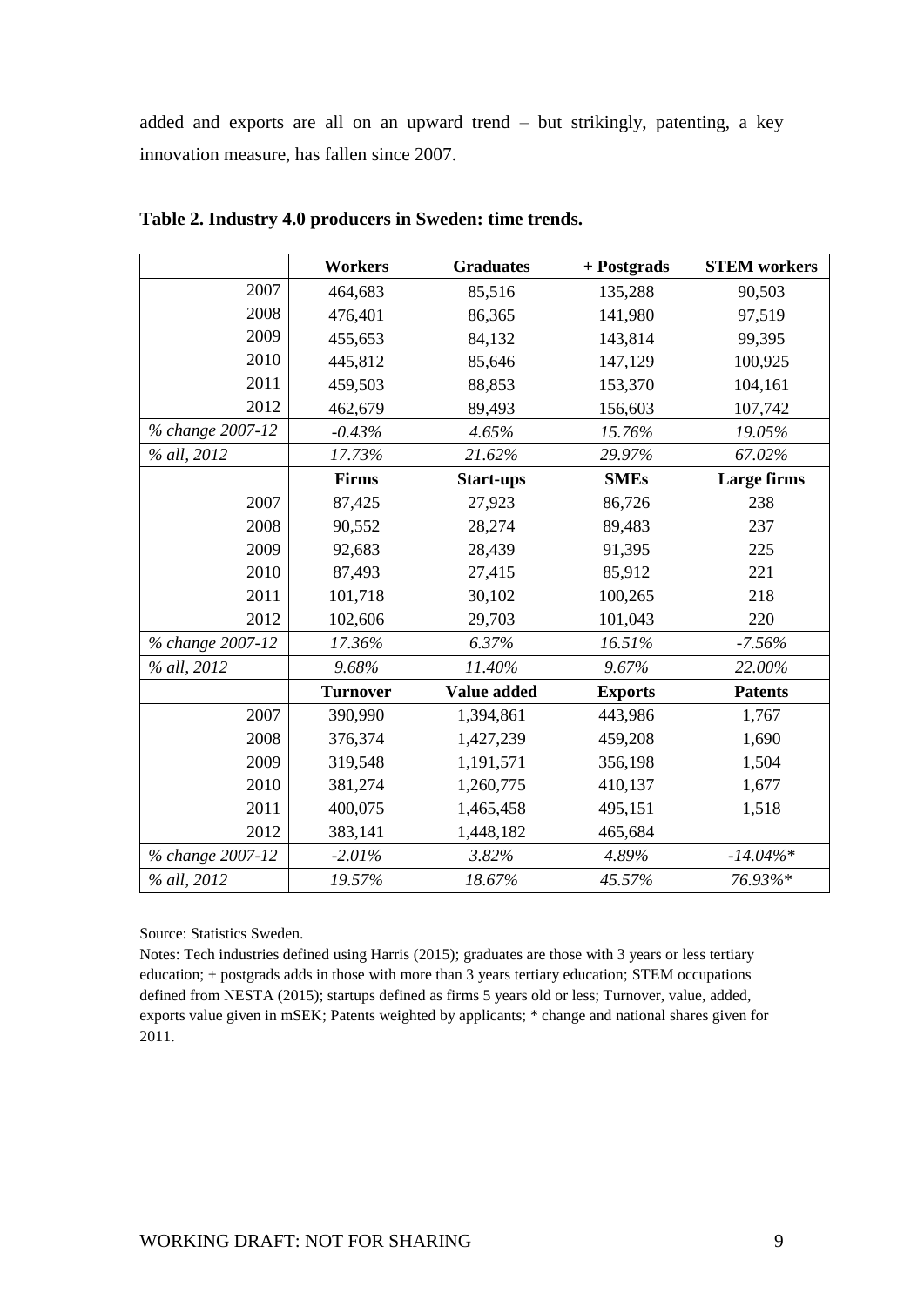Our analysis resonates with that of Giertz et al (2015a) who classify Swedish ICT firms into eight cross-sector verticals. However, they focus on a much narrower range of established ICT firms (2700 companies that have over five employees) compared with our sample. Within this smaller set, the 'hardware components' and 'complete systems' 'verticals' (closely related industry sets organised around common technologies, products or services) comprise around 14% of firms and over 20% of all ICT sector staff (over 26,000 of 132k FTE in 2011, compared with 459k in our data).

As in our ICT-wide data, hardware activity is a mix of a few large incumbents, plus a long tail of SMEs. The complete systems vertical is dominated by a few large incumbents – with under 200 firms in total, of which Ericsson accounts for over 70% of all employees. By contrast, the hardware components vertical is dominated by SMEs, with around 10 employees on average; the few large firms have only a few hundred staff. Many of these firms are 'contracting manufacturing'. Many of the newer firms are start-ups producing 'fibre optics, nanotech, power electronics, printed electronics, control equipment, measuring and calibration, antennas, power transistors, alarms, lasers, sensors and actuators', and many are connected to universities.

The other hardware-relevant component of the Swedish ICT industry is R&D focused consulting, which in Giertz et al (2015a) comprised over 360 established firms and almost 12,400 staff in 2011. These firms work with other tech businesses on 'pure technical applications', including an important subset dealing with embedded systems and the Internet of Things. The roots of this consulting sector lie largely in corporate shakeups, as discussed above.

## 4.2 / Municipality analysis

Swedish Industry 4.0 producers are highly clustered, with Stockholm city and county the largest agglomeration of activity. Tables 3 and 4 give counts, shares and location quotients at municipality level for the years 2007-2012.

Table 3 looks at the 20 municipalities with the largest counts of Industry 4.0 firms. Over a quarter of these are in Stockholm County, with Stockholm municipality having over twice as many firms as the next municipality (Gothenberg), over three times as many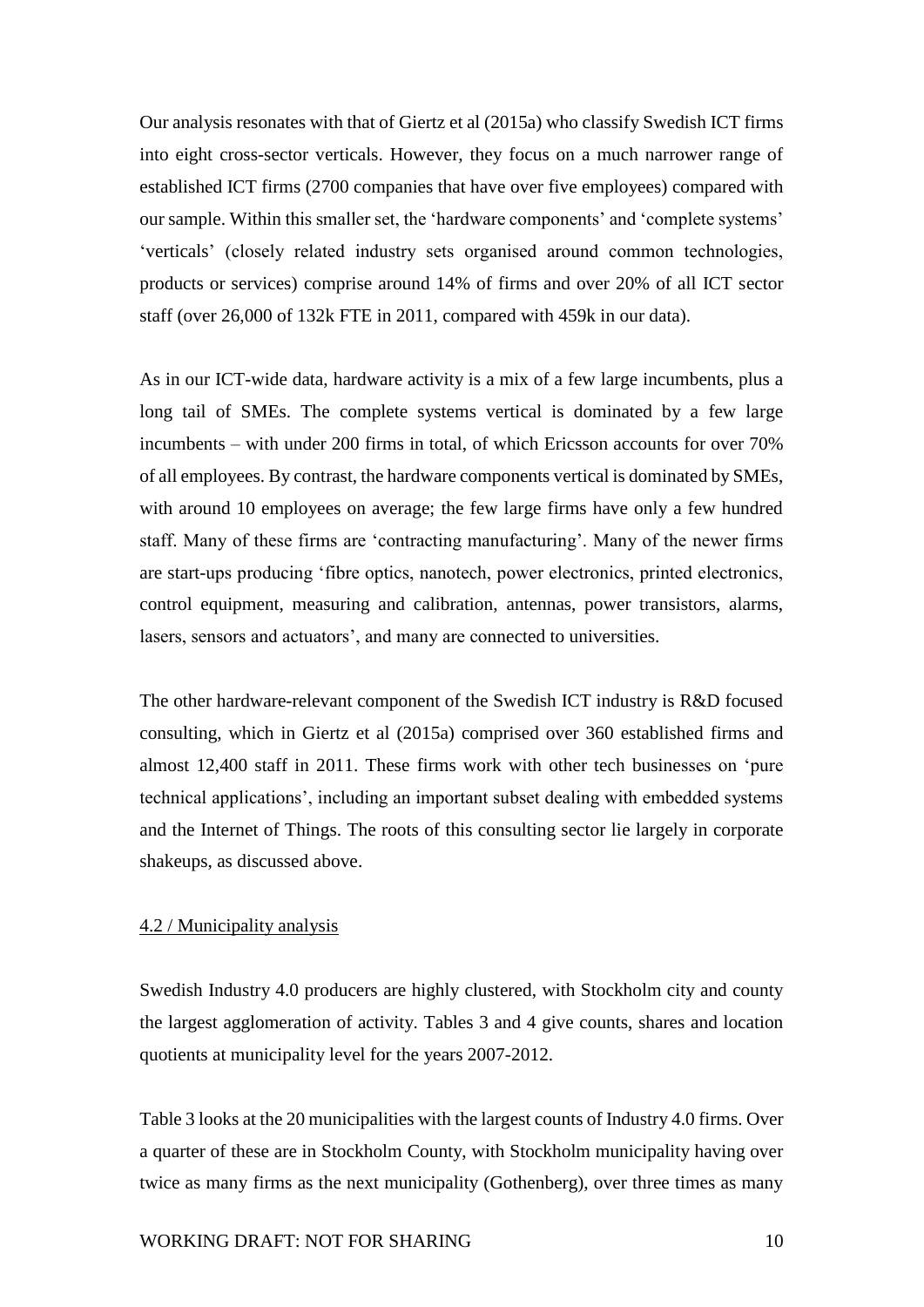Industry 4.0 producer SMEs and around twice as many employees in these industries. Notably, tech SMEs make up almost all of the population of ICT firms, and between 9 and 18% of all SMEs in these municipalities. Stockholm County comprises around 47% of all Industry 4.0 employment in the 20 most ICT-firm dense municipalities.

Counts and shares do not fully control for areas' underlying economic structure. Table 4 uses location quotients (LQs) to do this, for the 20 municipalities with the highest LQs in 2007-2012. Lund has the highest LQ in Sweden in this period; Stockholm City has a rather lower LQ, reflecting its greater economic diversity. However, Stockholm county dominates the table: just under two-thirds of the Sweden's largest tech clusters are in Stockholm municipalities.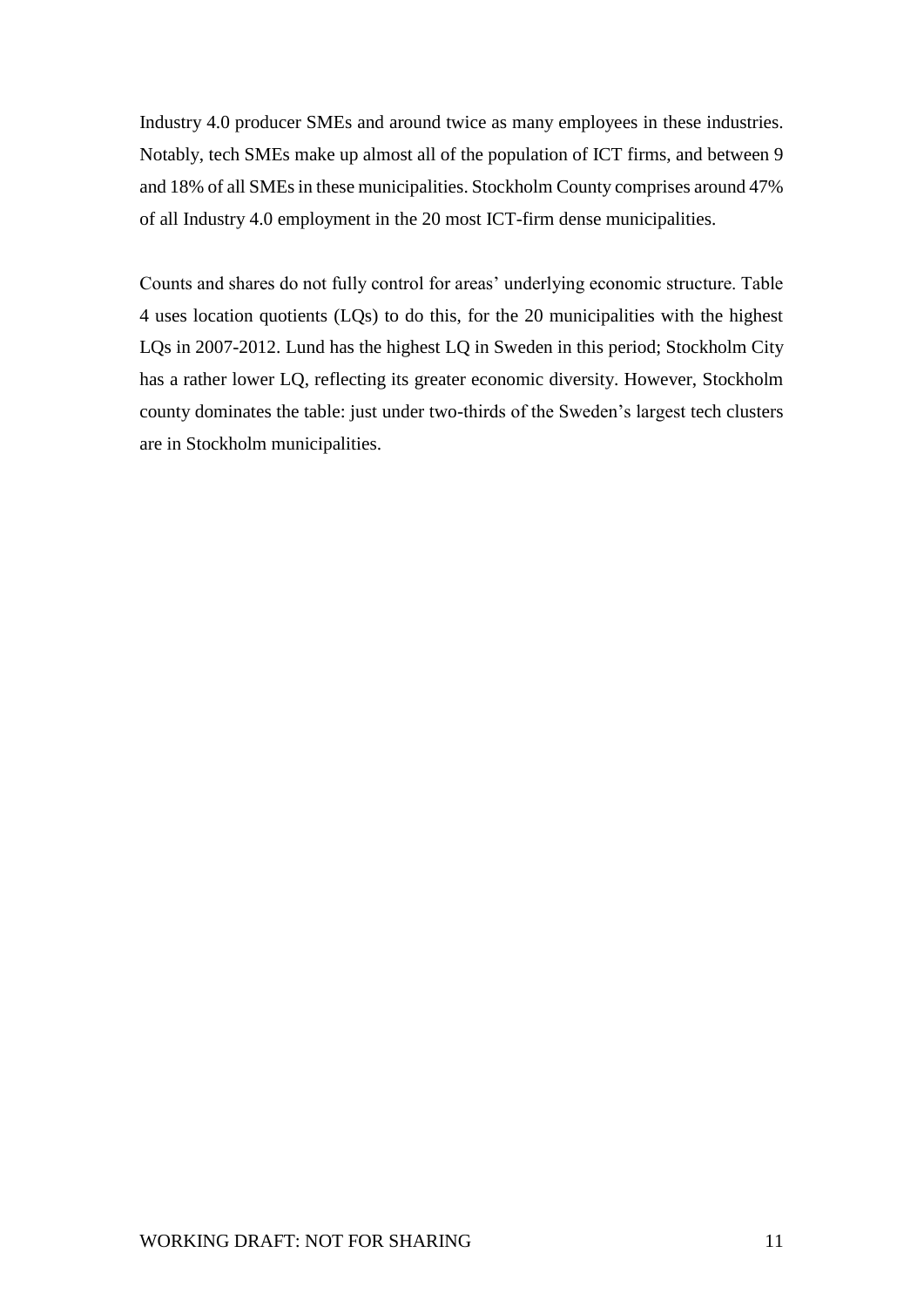|      |                     |                 |              | <b>Sci-tech firms</b> |              | <b>Sci-tech SMEs</b> |            |              | <b>Sci-tech workers</b> |
|------|---------------------|-----------------|--------------|-----------------------|--------------|----------------------|------------|--------------|-------------------------|
| Code | <b>Municipality</b> | County          | <b>Total</b> | % all firms           | <b>Total</b> | % all SMEs           | % all tech | <b>Total</b> | % all workers           |
| 0180 | Stockholm           | Stockholm       | 17176        | 13.84                 | 17114        | 14.04                | 99.64      | 121529       | 17.32                   |
| 1480 | Göteborg            | Västra Götaland | 6881         | 14.32                 | 6853         | 14.51                | 99.59      | 64989        | 32.93                   |
| 1280 | Malmö               | Skåne           | 3096         | 12.22                 | 3091         | 12.46                | 99.84      | 12496        | 14.21                   |
| 0380 | Uppsala             | Uppsala         | 2353         | 13.43                 | 2351         | 13.64                | 99.92      | 6932         | 21.19                   |
| 1281 | Lund                | Skåne           | 1854         | 17.90                 | 1850         | 18.12                | 99.78      | 11685        | 41.25                   |
| 0580 | Linköping           | Östergötland    | 1531         | 13.83                 | 1529         | 14.09                | 99.87      | 13039        | 42.65                   |
| 1980 | Västerås            | Västmanland     | 1337         | 14.11                 | 1332         | 14.31                | 99.63      | 15099        | 41.55                   |
| 0182 | Nacka               | Stockholm       | 1281         | 13.82                 | 1279         | 14.03                | 99.84      | 2544         | 19.59                   |
| 1283 | Helsingborg         | Skåne           | 1231         | 10.84                 | 1230         | 11.05                | 99.92      | 4202         | 12.77                   |
| 0160 | Täby                | Stockholm       | 1214         | 16.95                 | 1214         | 17.23                | 100.00     | 1978         | 14.70                   |
| 2480 | Umeå                | Västerbotten    | 1030         | 9.60                  | 1029         | 9.70                 | 99.90      | 2042         | 10.83                   |
| 0184 | Solna               | Stockholm       | 1026         | 15.74                 | 1022         | 16.02                | 99.61      | 4946         | 6.19                    |
| 0163 | Sollentuna          | Stockholm       | 1014         | 17.35                 | 1014         | 17.63                | 100.00     | 1855         | 11.13                   |
| 0680 | Jönköping           | Jönköping       | 984          | 9.28                  | 979          | 9.40                 | 99.49      | 6291         | 22.05                   |
| 0581 | Norrköping          | Östergötland    | 948          | 10.52                 | 946          | 10.70                | 99.79      | 2908         | 10.33                   |
| 1880 | Örebro              | Örebro          | 889          | 8.50                  | 888          | 8.64                 | 99.89      | 3557         | 10.67                   |
| 1384 | Kungsbacka          | Halland         | 888          | 11.43                 | 887          | 11.59                | 99.89      | 1146         | 12.19                   |
| 0126 | Huddinge            | Stockholm       | 878          | 12.14                 | 878          | 12.33                | 100.00     | 874          | 7.42                    |
| 1490 | Borås               | Västra Götaland | 797          | 9.01                  | 795          | 9.12                 | 99.75      | 4040         | 17.25                   |
| 1780 | Karlstad            | Värmland        | 783          | 9.92                  | 782          | 10.07                | 99.87      | 2384         | 13.57                   |

**Table 3. Firms and workers, top 20 Swedish municipalities by firm counts, 2007-2012.** 

Source: Statistics Sweden.

Notes: tech industries defined using Harris (2015); startups defined as firms 5 years old or less.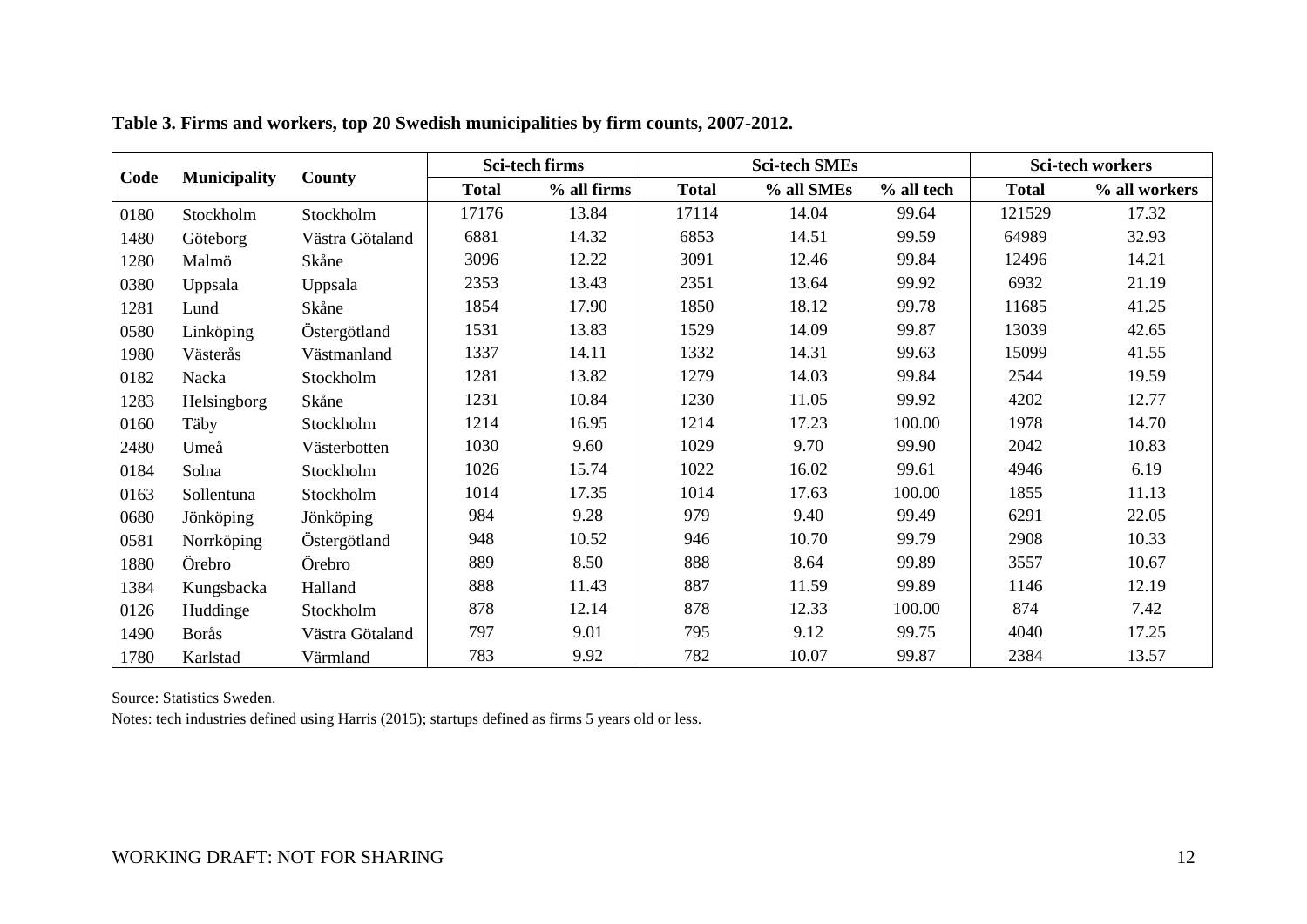| Code | <b>Municipality</b> | <b>County</b>   | <b>Firms</b> | <b>SMEs</b> | <b>Startups</b> | <b>Employees</b> |
|------|---------------------|-----------------|--------------|-------------|-----------------|------------------|
| 1281 | Lund                | Skåne           | 1.856        | 10.370      | 10.187          | 2.256            |
| 0163 | Sollentuna          | Stockholm       | 1.802        | 10.385      | 10.954          | 0.608            |
| 0160 | Täby                | Stockholm       | 1.758        | 10.386      | 10.395          | 0.802            |
| 0184 | Solna               | Stockholm       | 1.632        | 10.349      | 10.447          | 0.346            |
| 1262 | Lomma               | Skåne           | 1.603        | 10.392      | 9.925           | 0.984            |
| 1481 | Mölndal             | Västra Götaland | 1.601        | 10.378      | 9.214           | 1.054            |
| 0183 | Sundbyberg          | Stockholm       | 1.571        | 10.377      | 11.006          | 0.688            |
| 0123 | Järfälla            | Stockholm       | 1.561        | 10.384      | 10.796          | 0.854            |
| 1402 | Partille            | Västra Götaland | 1.507        | 10.392      | 9.647           | 0.693            |
| 0186 | Lidingö             | Stockholm       | 1.485        | 10.366      | 10.224          | 1.588            |
| 1480 | Göteborg            | Västra Götaland | 1.484        | 10.349      | 10.554          | 1.793            |
| 0162 | Danderyd            | Stockholm       | 1.467        | 10.366      | 10.025          | 0.949            |
| 1980 | Västerås            | Västmanland     | 1.462        | 10.356      | 11.426          | 2.264            |
| 0180 | Stockholm           | Stockholm       | 1.435        | 10.354      | 10.836          | 0.944            |
| 0580 | Linköping           | Östergötland    | 1.433        | 10.375      | 10.489          | 2.324            |
| 0187 | Vaxholm             | Stockholm       | 1.432        | 10.392      | 10.923          | 0.532            |
| 0182 | Nacka               | Stockholm       | 1.432        | 10.382      | 10.687          | 1.067            |
| 0199 |                     |                 | 1.415        | 10.392      | 16.330          | 0.934            |
| 0117 | Österåker           | Stockholm       | 1.410        | 10.392      | 10.343          | 0.578            |
| 0128 | Salem               | Stockholm       | 1.403        | 10.392      | 10.122          | 0.382            |

**Table 4. Location quotients, top 20 Swedish municipalities by firm counts, 2007-2012.**

Source: Statistics Sweden.

Notes: tech industries defined using ONS / Harris (2015); startups defined as firms 5 years old or les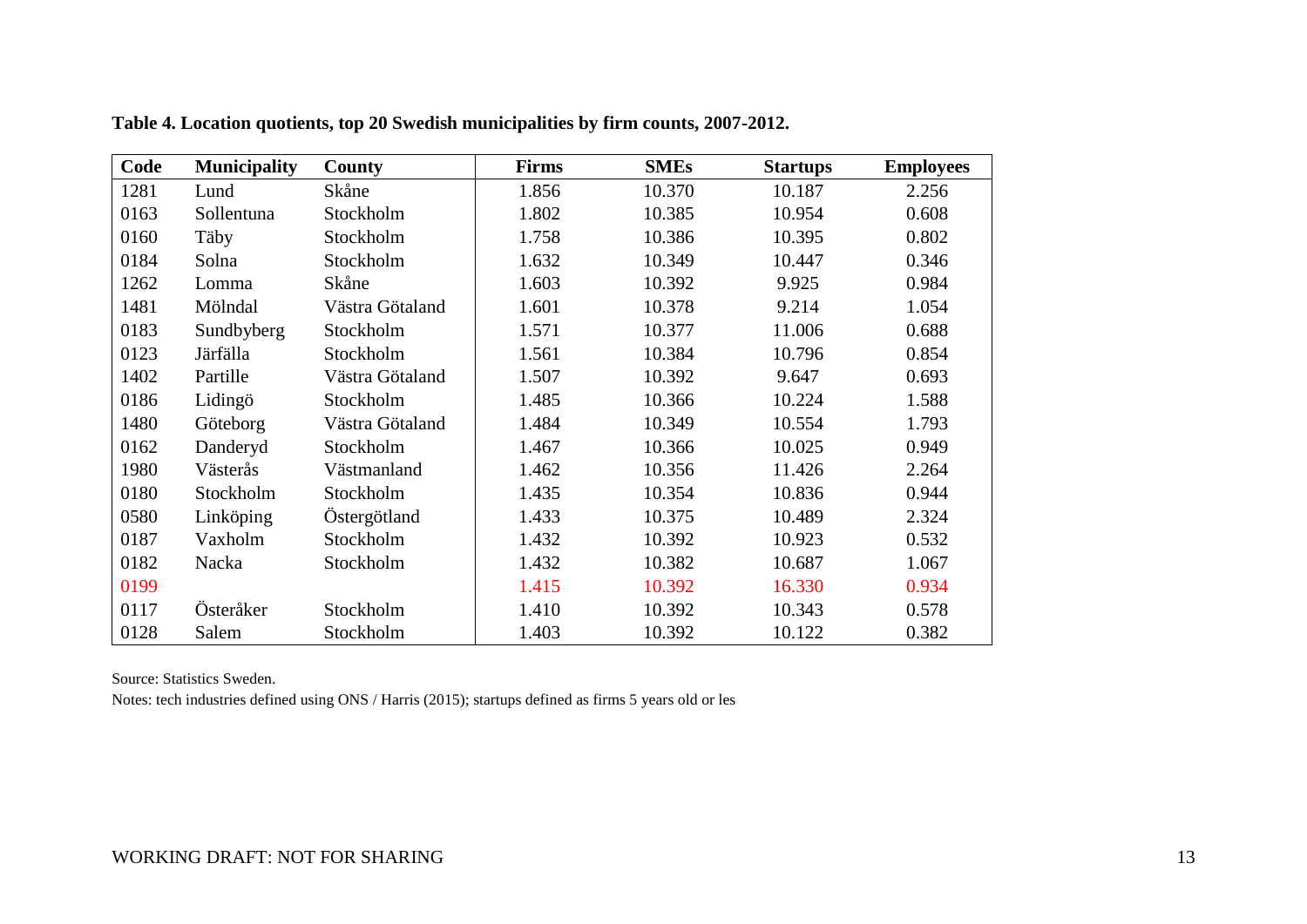Other studies confirm this spatial picture. Chaminade et al (2010) point to the Kista cluster of large tech MNEs (including Infosys, Huawei and Lenovo) just outside Stockholm city, as nationally important, alongside Skåne county (for computer games) and Linköping (for web servers). Over half the ICT employment identified by Giertz et al (2015a) is located in Stockholm County<sup>1</sup> – over 60,000 FTE staff, far fewer than in Table 3 above given those authors' very restrictive sampling frame. Six of the eight verticals identified have over half their employees in the area. In hardware systems, Giertz et al (2015a) highlight that Ericsson has always been critically important to the Stockholm cluster – both through its location in Kista and elsewhere in the metro area, and through its system-wide effects across the county and the country as a whole. Notably, the two *least* concentrated sectors identified by Giertz et al (ibid) are the focus of interest in this study. Around 77% of hardware components staff work outside Stockholm county, as do 65% of R&D-related consultancy staff. Stockholm remains the single largest location for these activities, however.

### **5/ Conclusions**

 $\overline{a}$ 

This chapter uses rich microdata to explore Industry 4.0 production in Sweden, a country with both a rich heritage in advanced manufacturing and an activist public policy tradition. Hardware products and services in Sweden can draw on existing ecosystems, especially in electrical engineering and mobile communications. Swedish Industry 4.0 producers comprised around 10% of the country's firms in 2012, but around 20% of all large firms. They employed around 18% of all workers, but 2/3 of the country's STEM workers. These industries are nationally distinctive in their intensive use of skilled and STEM staff, high levels of patenting, turnover and exports. This setting presents both opportunities and challenges for Sweden as it develops readiness for I4.0 (Nathan 2018). Industry 4.0 producers can draw on a rich, perhaps unique, ecosystem of high-value knowledge, a web of potential suppliers and large numbers of skilled, experienced workers, much of which is already co-located in a few urban hubs. Unlike competitors such as Germany, in Sweden these industries are also dominated by a few large firms: there are relatively few start-ups and SMEs, although as we have shown, their numbers are growing rapidly. Large incumbents are a striking feature of the Swedish ecosystem. They

<sup>&</sup>lt;sup>1</sup> Stockholm County consists of 26 municipalities, out of 290 municipalities, and there are 20 counties in the whole of Sweden.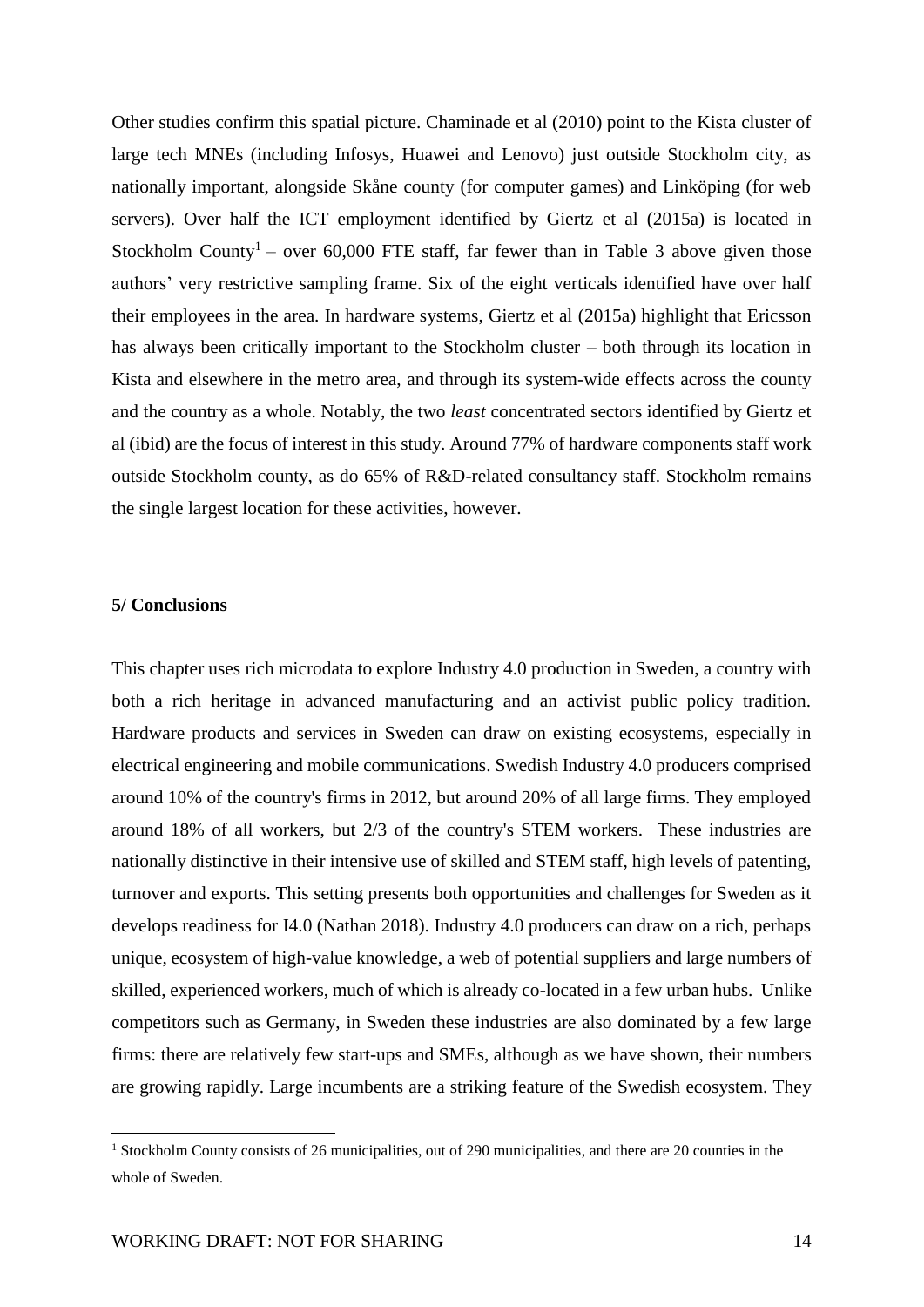can act as key buyers of new products and services, and potentially, partners in product / firm development. Historically, corporate shocks to large players – notably Ericsson – has helped feed subsequent growth in new entrants. Conversely, large firms in Sweden have tended towards incremental innovation conducted internally, which may present co-ordination problems for joint ventures. On top of policies to promote entrepreneurship, and the growth of Stockholm as a leading European tech cluster, this suggests that future Swedish industrial policy will also need to look for tools to promote better linkages between emerging and existing industry actors in the national ecosystem.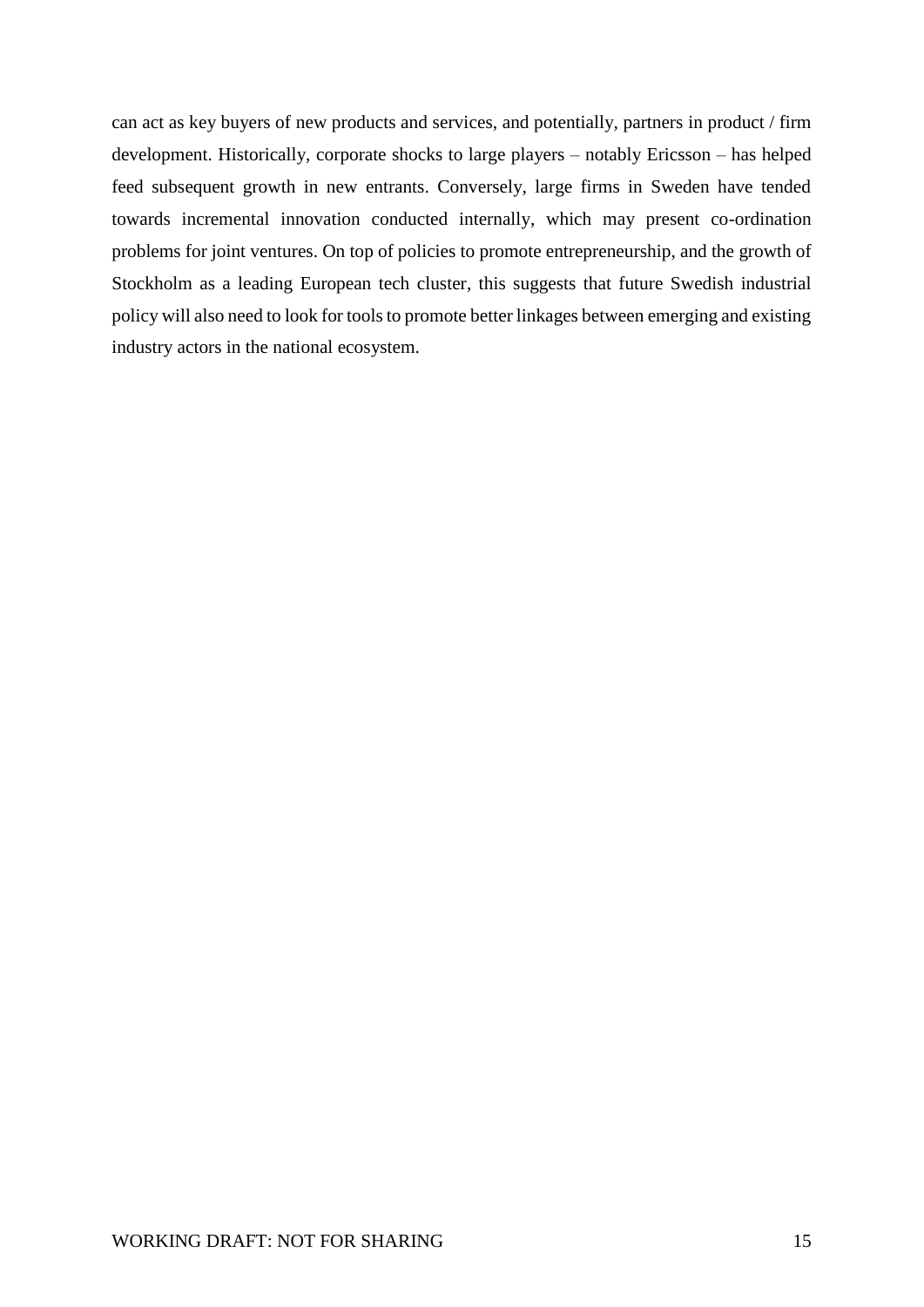# **References**

- Aghion P, Blundell R, Griffith R, et al. (2009) The Effects of Entry on Incumbent Innovation and Productivity. Review of Economics and Statistics 91: 20-32.
- Bakhshi H, Davies J, Freeman A, et al. (2015) The Geography of the UK's Creative and High-Tech Economies. London: NESTA.
- Bathelt H. (2005) Geographies of production: growth regimes in spatial perspective (II) knowledge creation and growth in clusters. Progress in Human Geography 29: 204- 216.
- Bitard P, Edquist C, Hommen L, et al. (2008) Reconsidering the paradox of high R&D input and low innovation: Sweden. In: Edquist C and Hommen L (eds) Small country innovation systems: globalization, change and policy in Asia and Europe. Cheltenham: Edward Elgar, 237-280.
- Bresnahan T. (2010) General Purpose Technologies. In: Hall B, H. and Rosenberg N (eds) Handbook of the Economics of Innovation. North-Holland, 761-791.
- Brettel M, Friederichsen N, Keller M, et al. (2014) How virtualization, decentralization and network building change the manufacturing landscape: An Industry 4.0 Perspective. International Journal of Mechanical, Industrial Science and Engineering 8: 37-44.
- Brown R and Mason C. (2014) Inside the high-tech black box: A critique of technology entrepreneurship policy. Technovation 34: 773-784.
- Brynjolfsson E and McAfee. (2014) The Second Machine Age: Work, Progress, and Prosperity in a Time of Brilliant Technologies, New York: W. W. Norton & Company.
- Chaminade C, Zabala JM and Treccani A. (2010) The Swedish national innovation system and its relevance for the emergence of global innovation networks. CIRCLE Working Paper 2010/09. Lund: CIRCLE.
- Freeman C. (1991) Networks of innovators: A synthesis of research issues. Research Policy 20: 499-514.
- Gens M, Giertz E and Rickne A. (2015) ICT related technology shifts in the engineering sector. In: Giertz E, Rickne A and Rouvinen P (eds) Small and beautiful: The ICT success of Finland & Sweden. Stockholm: Vinnova.
- Giertz E. (2015a) The Swedish ICT sector today. In: Giertz E, Rickne A and Rouvinen P (eds) Small and beautiful: The ICT success of Finland & Sweden. Stockholm: Vinnova.
- Giertz E. (2015b) Understanding the Swedish saga through an historical exposé. In: Giertz E, Rickne A and Rouvinen P (eds) Small and beautiful: The ICT success of Finland & Sweden. Stockholm: Vinnova.
- Glaeser E. (2011) The Triumph of the City, London: Pan Macmillan.
- Grabher G. (2002) Cool Projects, Boring Institutions: Temporary Collaboration in Social Context. Regional Studies 36: 205-214.
- Grabher G and Ibert O. (2014) Distance as asset? Knowledge collaboration in hybrid virtual communities. Journal of Economic Geography 14: 97-123.
- Harris J. (2015) Identifying Science and Technology Businesses in Official Statistics. London: ONS.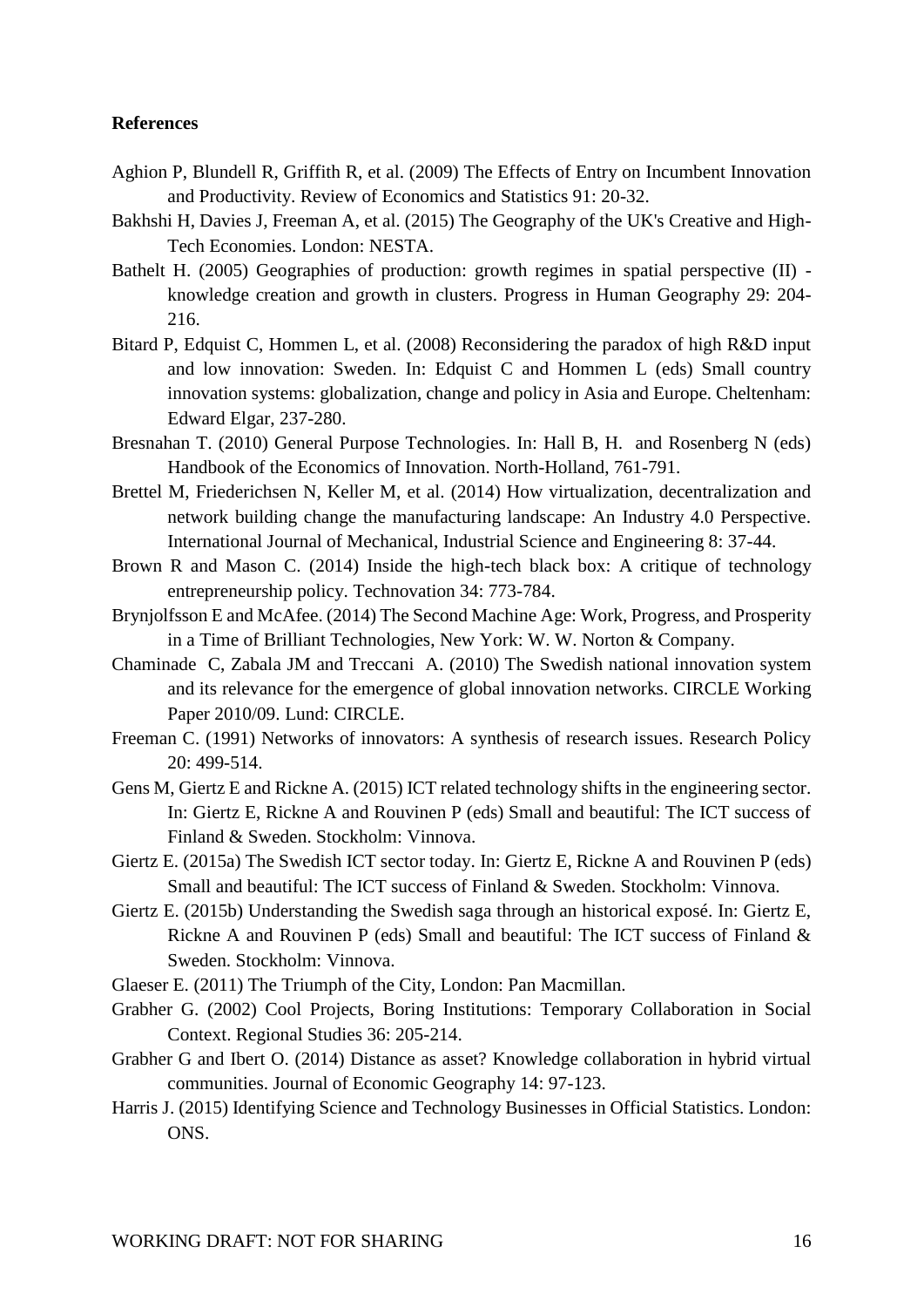- Kander A and Ejermo O. (2009 ) The Swedish paradox revisited. In: Karlsson C, Johansson B and Stough R (eds) Entrepreneurship and Innovation in Functional Regions. Cheltenham: Edward Elgar.
- Kremer M. (1993) The O-Ring Theory of Economic Development\*. The Quarterly Journal of Economics 108: 551-575.
- Lee J, Bagheri B and Kao H-A. (2015) A Cyber-Physical Systems architecture for Industry 4.0-based manufacturing systems. Manufacturing Letters 3: 18-23.
- Lee J, Kao H-A and Yang S. (2014) Service Innovation and Smart Analytics for Industry 4.0 and Big Data Environment. Procedia CIRP 16: 3-8.
- Martins J. (2015) The Extended Workplace in a Creative Cluster: Exploring Space(s) of Digital Work in Silicon Roundabout. Journal of Urban Design 20: 25–145.
- Mudambi R. (2008) Location, control and innovation in knowledge-intensive industries. Journal of Economic Geography 8: 699-725.
- Nathan M (2018) 'Hardware is hard': Manufacturing startups in an urban technology clusters, MAKERS working paper.
- Nathan M and Vandore E. (2014) Here be startups: exploring London's 'Tech City' digital cluster. Environment and Planning A 46: 2283-2299.
- Perez C. (2010) Technological revolutions and techno-economic paradigms. Cambridge Journal of Economics 34: 185-202.
- Schwab K. (2017) The fourth industrial revolution, London: Crown Business.
- Semuels A. (2017) Why Does Sweden Have So Many Start-Ups? The Atlantic.
- Spigel B. (2017) The Relational Organization of Entrepreneurial Ecosystems. Entrepreneurship Theory and Practice 41: 49-72.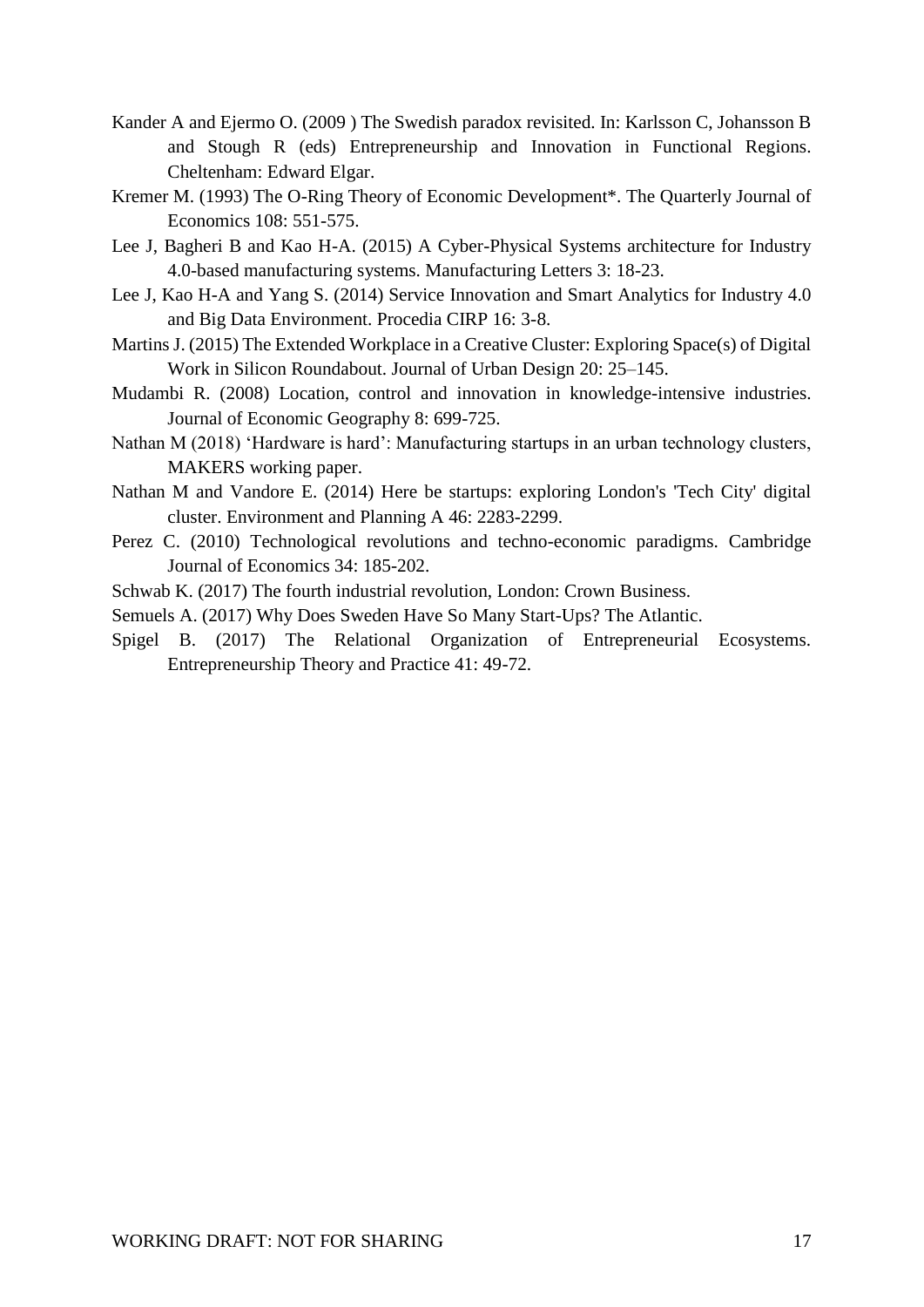# **Appendix**

# **Table A1. List of sci-tech industries**

'Science and tech' industries are drawn from an international benchmarking exercise conducted by the UK Office of National Statistics (Harris, 2015). The ONS set of industries is defined at 5-digit SIC2007 level. I refine this to focus on Industry 4.0, dropping a number of content activities (publishing, media, music, advertising) and science /health activities (life sciences, health) except where SIC descriptors directly pertain to R&D and/or manufacturing. We then crosswalk this to 4-digit SIC, which is identical to the NACE Rev 2 /SNI07 codes used in Sweden and other EU states.

| <b>NACE</b> | <b>NACE_descriptor</b>                                                                                                | <b>ONS_category</b>            |
|-------------|-----------------------------------------------------------------------------------------------------------------------|--------------------------------|
| 1920        | Mineral oil refining                                                                                                  | other science_tech manufacture |
| 2000        | Manufacture of chemicals and chemical products                                                                        | other science_tech manufacture |
| 2010        | Manufacture of basic chemicals, fertilisers and nitrogen compounds, plastics and synthetic<br>rubber in primary forms | other science_tech manufacture |
| 2011        | Manufacture of industrial gases                                                                                       | other science_tech manufacture |
| 2012        | Manufacture of dyes and pigments                                                                                      | other science_tech manufacture |
| 2013        | Manufacture of other inorganic basic chemicals                                                                        | other science_tech manufacture |
| 2014        | Manufacture of other organic basic chemicals                                                                          | other science_tech manufacture |
| 2015        | Manufacture of fertilisers and nitrogen compounds                                                                     | other science_tech manufacture |
| 2016        | Manufacture of plastics in primary forms                                                                              | other science_tech manufacture |
| 2017        | Manufacture of synthetic rubber in primary forms                                                                      | other science_tech manufacture |
| 2020        | Manufacture of pesticides and other agrochemical products                                                             | other science_tech manufacture |
| 2030        | Manufacture of paints, varnishes and similar coatings, mastics and sealants                                           | other science_tech manufacture |
| 2040        | Manufacture of soap and detergents, cleaning and polishing preparations, perfumes and toilet<br>preparations          | other science_tech manufacture |
| 2041        | Manufacture of cleaning and polishing preparations                                                                    | other science_tech manufacture |
| 2042        | Manufacture of perfumes and toilet preparations                                                                       | other science_tech manufacture |
| 2050        | Manufacture of other chemical products                                                                                | other science_tech manufacture |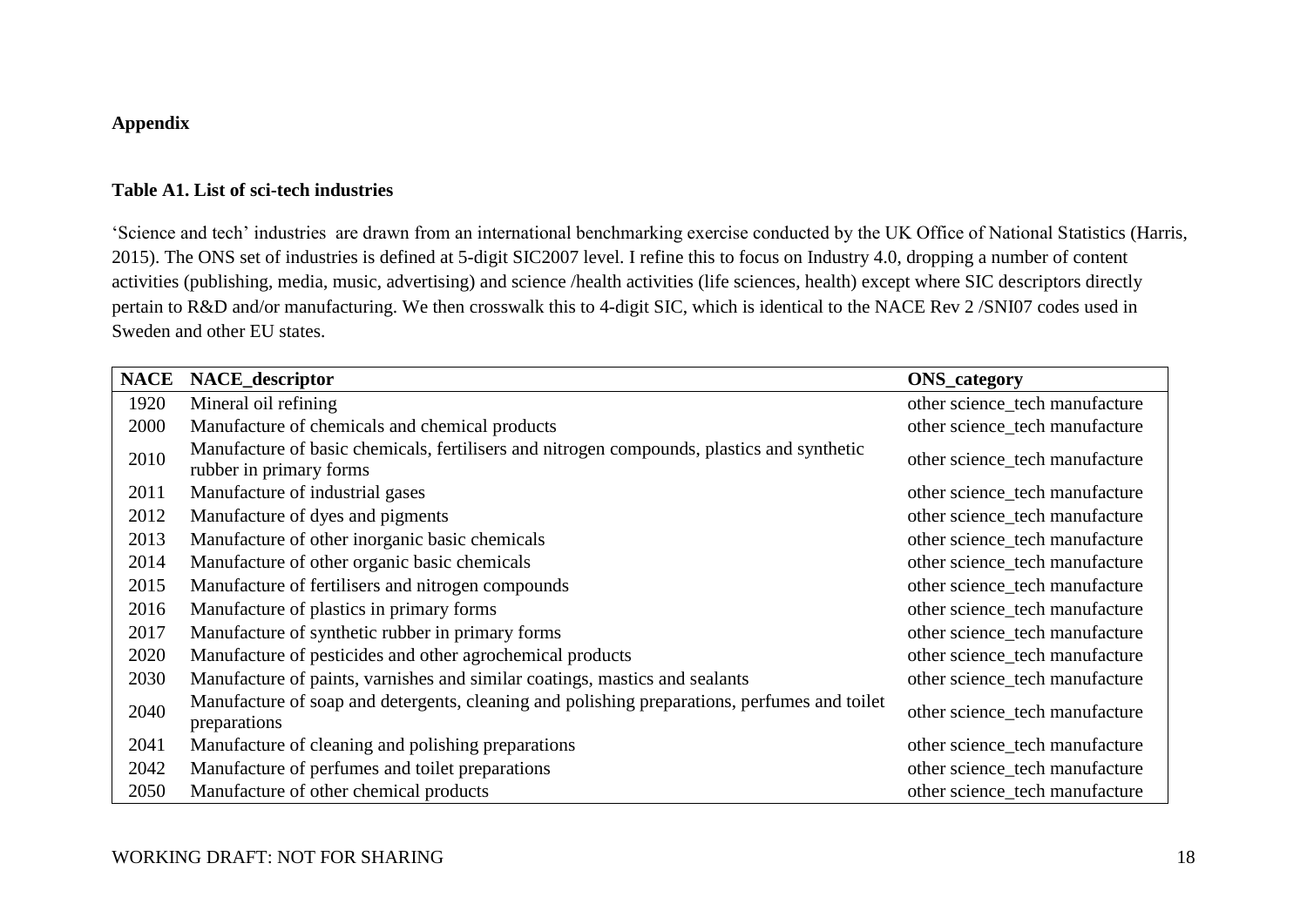| 2051 | Manufacture of explosives                                                                                                                      | other science_tech manufacture |
|------|------------------------------------------------------------------------------------------------------------------------------------------------|--------------------------------|
| 2052 | Manufacture of glues                                                                                                                           | other science_tech manufacture |
| 2053 | Manufacture of essential oils                                                                                                                  | other science_tech manufacture |
| 2059 | Manufacture of other chemical products n.e.c.                                                                                                  | other science_tech manufacture |
| 2060 | Manufacture of man-made fibres                                                                                                                 | other science_tech manufacture |
| 2521 | Manufacture of central heating radiators and boilers                                                                                           | other science_tech manufacture |
| 2530 | Manufacture of steam generators, except central heating hot water boilers                                                                      | other science_tech manufacture |
| 2540 | Manufacture of weapons and ammunition                                                                                                          | other science_tech manufacture |
| 2610 | Manufacture of electronic components and boards                                                                                                | digital technologies           |
| 2611 | Manufacture of electronic components                                                                                                           | digital technologies           |
| 2612 | Manufacture of loaded electronic boards                                                                                                        | digital technologies           |
| 2620 | Manufacture of computers and peripheral equipment                                                                                              | digital technologies           |
| 2630 | Manufacture of communication equipment (other than telegraph and telephone apparatus and<br>equipment)                                         | publishing and broadcasting    |
| 2640 | Manufacture of consumer electronics                                                                                                            | digital technologies           |
| 2651 | Manufacture of non-electronic instruments and appliances for measuring, testing and<br>navigation, except industrial process control equipment | other science_tech manufacture |
| 2652 | Manufacture of watches and clocks                                                                                                              | other science_tech manufacture |
| 2660 | Manufacture of irradiation, electromedical and electrotherapeutic equipment                                                                    | life science and healthcare    |
| 2670 | Manufacture of photographic and cinematographic equipment                                                                                      | publishing and broadcasting    |
| 2680 | Manufacture of magnetic and optical media                                                                                                      | digital technologies           |
| 2700 | Manufacture of electrical equipment                                                                                                            | other science_tech manufacture |
| 2710 | Manufacture of electric motors, generators, transformers and electricity distribution and<br>control apparatus                                 | other science_tech manufacture |
| 2711 | Manufacture of electric motors, generators and transformers                                                                                    | other science_tech manufacture |
| 2712 | Manufacture of electricity distribution and control apparatus                                                                                  | other science_tech manufacture |
| 2720 | Manufacture of batteries and accumulators                                                                                                      | other science_tech manufacture |
| 2730 | Manufacture of wiring and wiring devices                                                                                                       | other science_tech manufacture |
| 2731 | Manufacture of fibre optic cables                                                                                                              | other science_tech manufacture |
| 2732 | Manufacture of other electronic and electric wires and cables                                                                                  | other science_tech manufacture |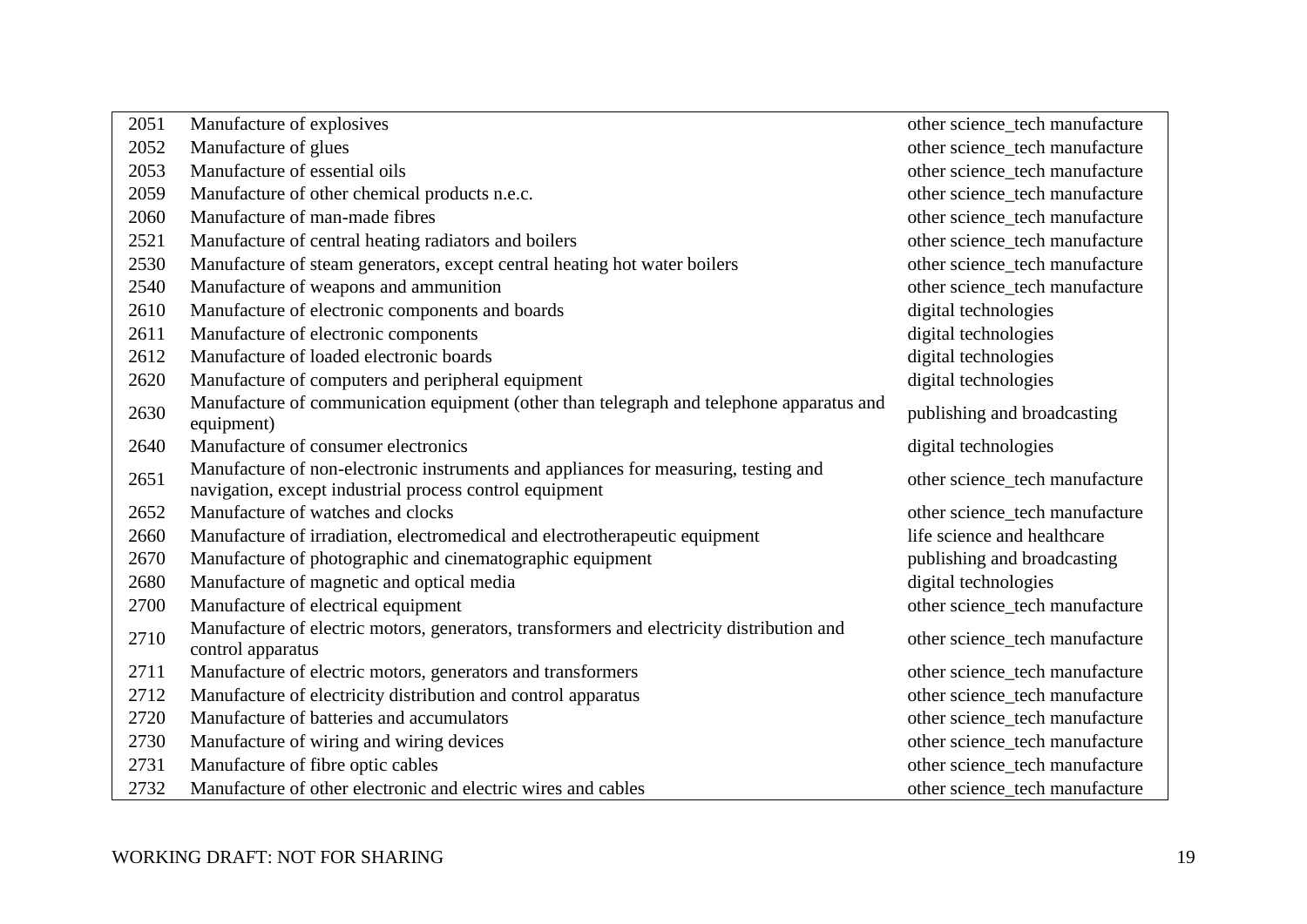| 2733 | Manufacture of wiring devices                                                                | other science_tech manufacture |
|------|----------------------------------------------------------------------------------------------|--------------------------------|
| 2740 | Manufacture of electric lighting equipment                                                   | other science_tech manufacture |
| 2750 | Manufacture of domestic appliances                                                           | other science_tech manufacture |
| 2751 | Manufacture of electric domestic appliances                                                  | other science_tech manufacture |
| 2752 | Manufacture of non-electric domestic appliances                                              | other science_tech manufacture |
| 2790 | Manufacture of other electrical equipment                                                    | other science_tech manufacture |
| 2810 | Manufacture of general purpose machinery                                                     | other science_tech manufacture |
| 2811 | Manufacture of engines and turbines, except aircraft, vehicle and cycle engines              | other science_tech manufacture |
| 2812 | Manufacture of fluid power equipment                                                         | other science_tech manufacture |
| 2813 | Manufacture of compressors                                                                   | other science_tech manufacture |
| 2814 | Manufacture of other taps and valves                                                         | other science_tech manufacture |
| 2815 | Manufacture of bearings, gears, gearing and driving elements                                 | other science_tech manufacture |
| 2821 | Manufacture of ovens, furnaces and furnace burners                                           | other science_tech manufacture |
| 2822 | Manufacture of lifting and handling equipment                                                | other science_tech manufacture |
| 2823 | Manufacture of office machinery and equipment (except computers and peripheral<br>equipment) | other science_tech manufacture |
| 2824 | Manufacture of power-driven hand tools                                                       | other science_tech manufacture |
| 2825 | Manufacture of non-domestic cooling and ventilation equipment                                | other science_tech manufacture |
| 2829 | Manufacture of other general-purpose machinery n.e.c.                                        | other science_tech manufacture |
| 2830 | Manufacture of agricultural and forestry machinery                                           | other science_tech manufacture |
| 2840 | Manufacture of metal forming machinery and machine tools                                     | other science_tech manufacture |
| 2841 | Manufacture of metal forming machinery                                                       | other science_tech manufacture |
| 2849 | Manufacture of other machine tools                                                           | other science_tech manufacture |
| 2890 | Manufacture of other special-purpose machinery                                               | other science_tech manufacture |
| 2891 | Manufacture of machinery for metallurgy                                                      | other science_tech manufacture |
| 2892 | Manufacture of machinery for mining, quarrying and construction                              | other science_tech manufacture |
| 2893 | Manufacture of machinery for food, beverage and tobacco processing                           | other science_tech manufacture |
| 2894 | Manufacture of machinery for textile, apparel and leather production                         | other science_tech manufacture |
| 2895 | Manufacture of machinery for paper and paperboard production                                 | other science_tech manufacture |
| 2896 | Manufacture of plastics and rubber machinery                                                 | other science_tech manufacture |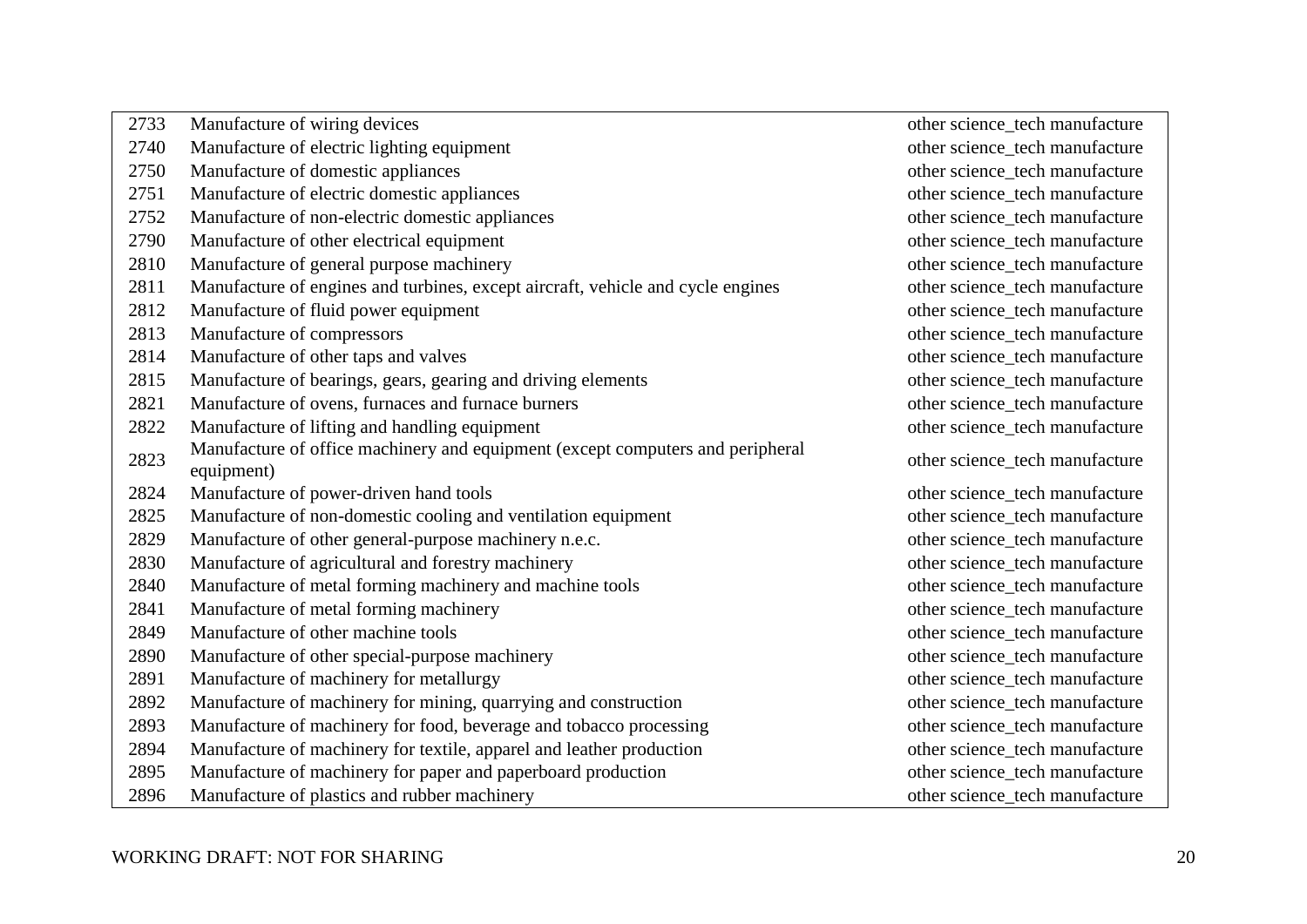| 2899 | Manufacture of other special-purpose machinery n.e.c.                  | other science_tech manufacture |
|------|------------------------------------------------------------------------|--------------------------------|
| 2900 | Manufacture of motor vehicles, trailers and semi-trailers              | other science_tech manufacture |
| 2910 | Manufacture of motor vehicles                                          | other science_tech manufacture |
| 2920 | Manufacture of bodies (coachwork) for motor vehicles (except caravans) | other science_tech manufacture |
| 2930 | Manufacture of parts and accessories for motor vehicles                | other science_tech manufacture |
| 2931 | Manufacture of electrical and electronic equipment for motor vehicles  | other science_tech manufacture |
| 2932 | Manufacture of other parts and accessories for motor vehicles          | other science_tech manufacture |
| 3000 | Manufacture of other transport equipment                               | other science_tech manufacture |
| 3010 | Building of ships and boats                                            | other science_tech manufacture |
| 3011 | Building of ships and floating structures                              | other science_tech manufacture |
| 3012 | Building of pleasure and sporting boats                                | other science_tech manufacture |
| 3020 | Manufacture of railway locomotives and rolling stock                   | other science_tech manufacture |
| 3030 | Manufacture of air and spacecraft and related machinery                | other science_tech manufacture |
| 3040 | Manufacture of military fighting vehicles                              | other science_tech manufacture |
| 3090 | Manufacture of transport equipment n.e.c.                              | other science_tech manufacture |
| 3091 | Manufacture of motorcycles                                             | other science_tech manufacture |
| 3092 | Manufacture of bicycles and invalid carriages                          | other science_tech manufacture |
| 3099 | Manufacture of other transport equipment n.e.c.                        | other science_tech manufacture |
| 3212 | Manufacture of jewellery and related articles                          | other science_tech manufacture |
| 3240 | Manufacture of professional and arcade games and toys                  | other science_tech manufacture |
| 3250 | Manufacture of medical and dental instruments and supplies             | life science and healthcare    |
| 3312 | Repair of machinery                                                    | other science_tech manufacture |
| 3313 | Repair of electronic and optical equipment                             | digital technologies           |
| 3314 | Repair of electrical equipment                                         | other science_tech manufacture |
| 3315 | Repair and maintenance of ships and boats                              | other science_tech manufacture |
| 3316 | Repair and maintenance of aircraft and spacecraft                      | other science_tech manufacture |
| 3317 | Repair and maintenance of other transport equipment                    | other science_tech manufacture |
| 5100 | Air transport                                                          | other science_tech services    |
| 5110 | Scheduled passenger air transport                                      | other science_tech services    |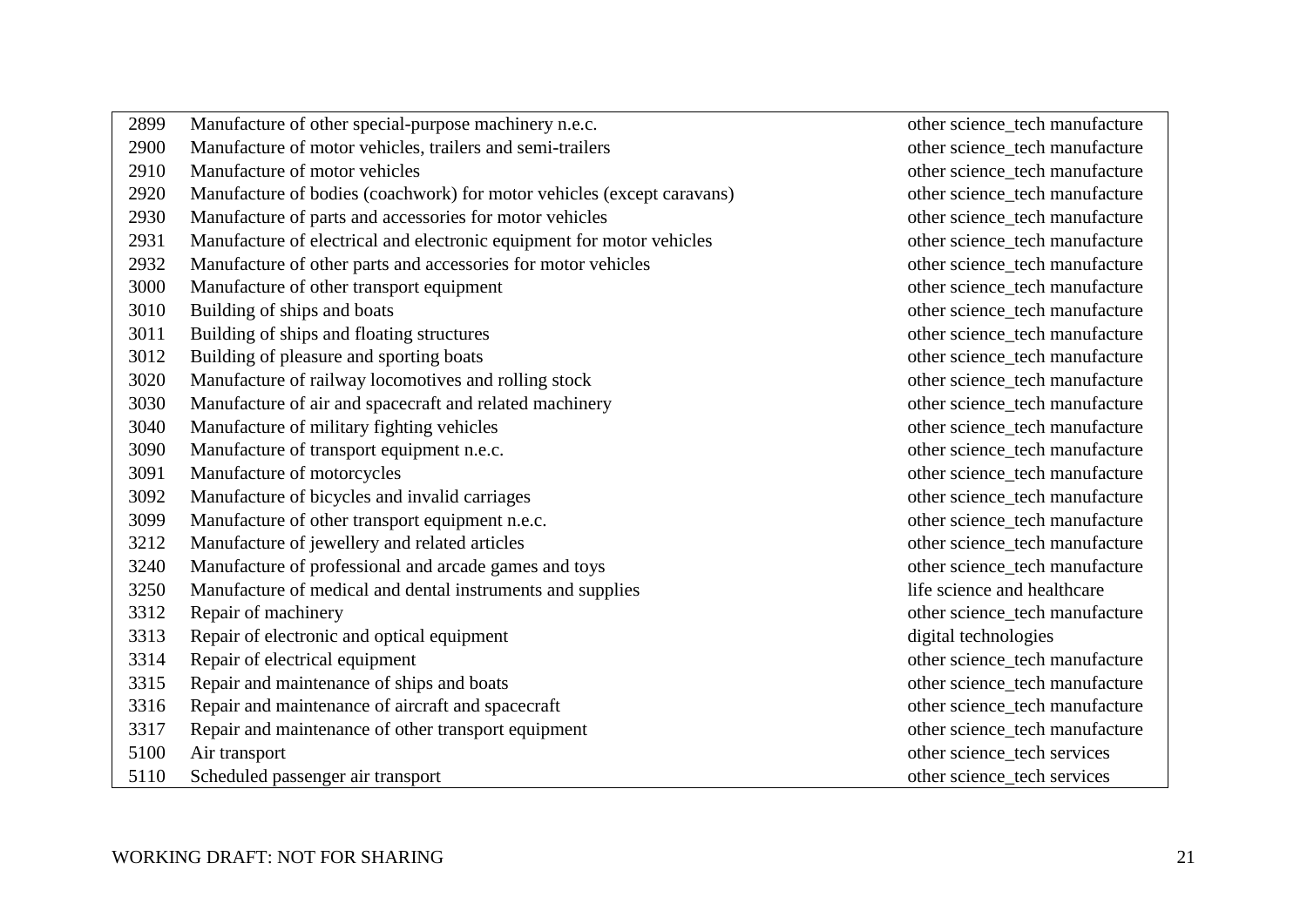| 5120 | Freight air transport and space transport                                       | other science_tech services    |
|------|---------------------------------------------------------------------------------|--------------------------------|
| 5121 | Freight air transport                                                           | other science_tech services    |
| 5122 | Space transport                                                                 | other science_tech services    |
| 5820 | Software publishing                                                             | digital technologies           |
| 5821 | Publishing of computer games                                                    | digital technologies           |
| 5829 | Other software publishing                                                       | digital technologies           |
| 6200 | Computer programming, consultancy and related activities                        | digital technologies           |
| 6201 | Computer programming activities                                                 | digital technologies           |
| 6202 | Computer consultancy activities                                                 | digital technologies           |
| 6203 | Computer facilities management activities                                       | digital technologies           |
| 6209 | Other information technology and computed service activities                    | digital technologies           |
| 6310 | Data processing, hosting and related activities; web portals                    | digital technologies           |
| 6311 | Data processing, hosting and related activities                                 | digital technologies           |
| 6312 | Web portals                                                                     | digital technologies           |
| 7100 | Architectural and engineering activities; technical testing and analysis        | other science_tech services    |
| 7110 | Architectural and engineering activities and related technical consultancy      | other science_tech services    |
| 7111 | Architectural activities                                                        | other science_tech services    |
| 7112 | Engineering activities and related technical consultancy                        | other science_tech services    |
| 7120 | Technical testing and analysis                                                  | other science_tech services    |
| 7219 | Other research and experimental development on natural sciences and engineering | other science_tech services    |
| 7220 | Research and experimental development on social sciences and humanities         | other science_tech services    |
| 7490 | Quantity surveying activities                                                   | other science_tech services    |
| 8540 | Higher education                                                                | other science_tech services    |
| 8541 | Post-secondary non-tertiary education                                           | other science_tech services    |
| 8542 | Tertiary education                                                              | other science_tech services    |
| 9511 | Repair of computers and peripheral equipment                                    | digital technologies           |
| 9521 | Repair of consumer electronics                                                  | other science_tech manufacture |
| 9522 | Repair of household appliances and home and garden equipment                    | other science_tech manufacture |
| 9525 | Repair of watches, clocks and jewellery                                         | other science_tech manufacture |